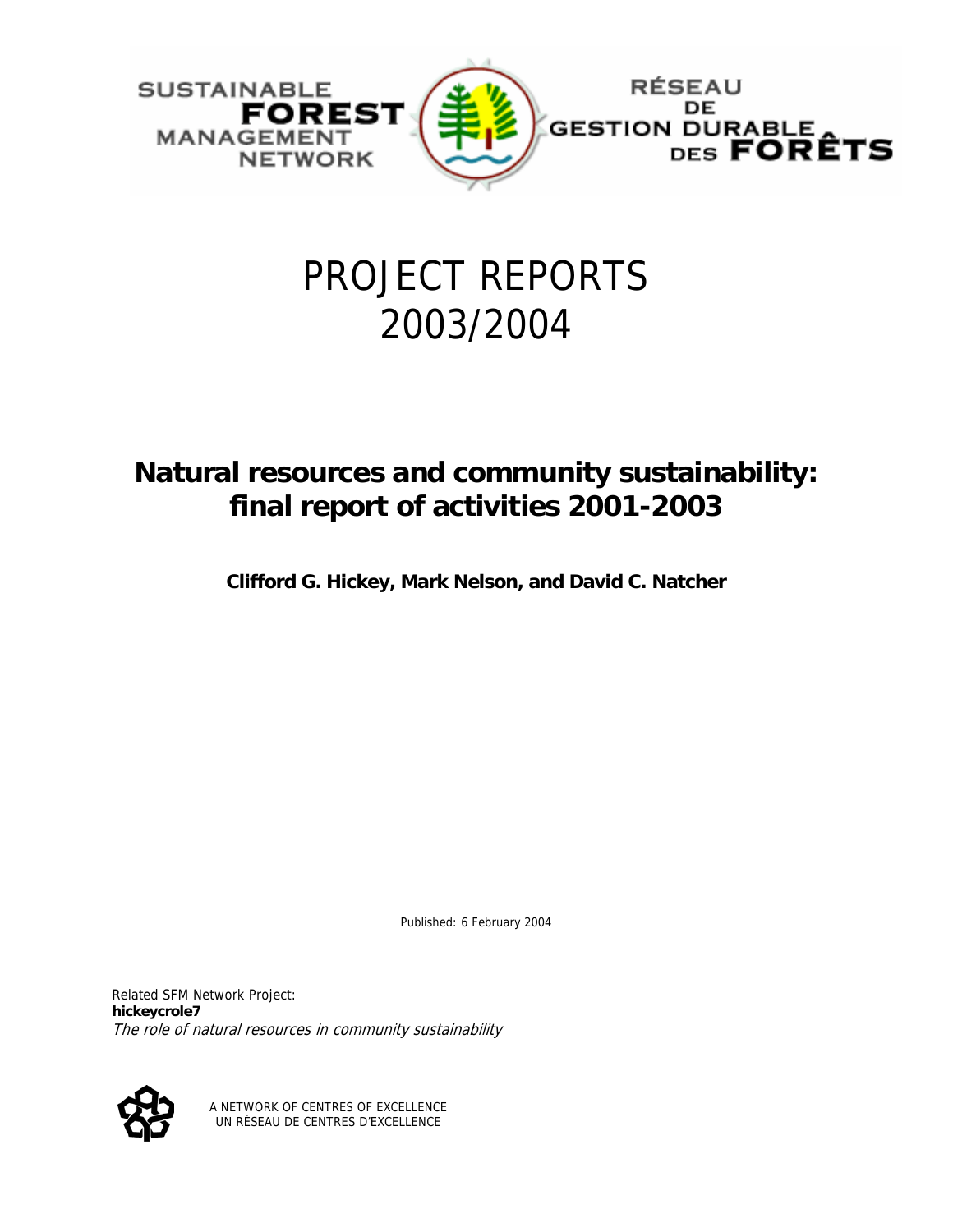# Natural Resources and Community Sustainability:

Final Report of Activities 2001 - 2003

by

Clifford G. Hickey Department of Anthropology University of Alberta

Mark Nelson Department of Anthropology University of Alberta

David C. Natcher Department of Anthropology University of Alaska Anchorage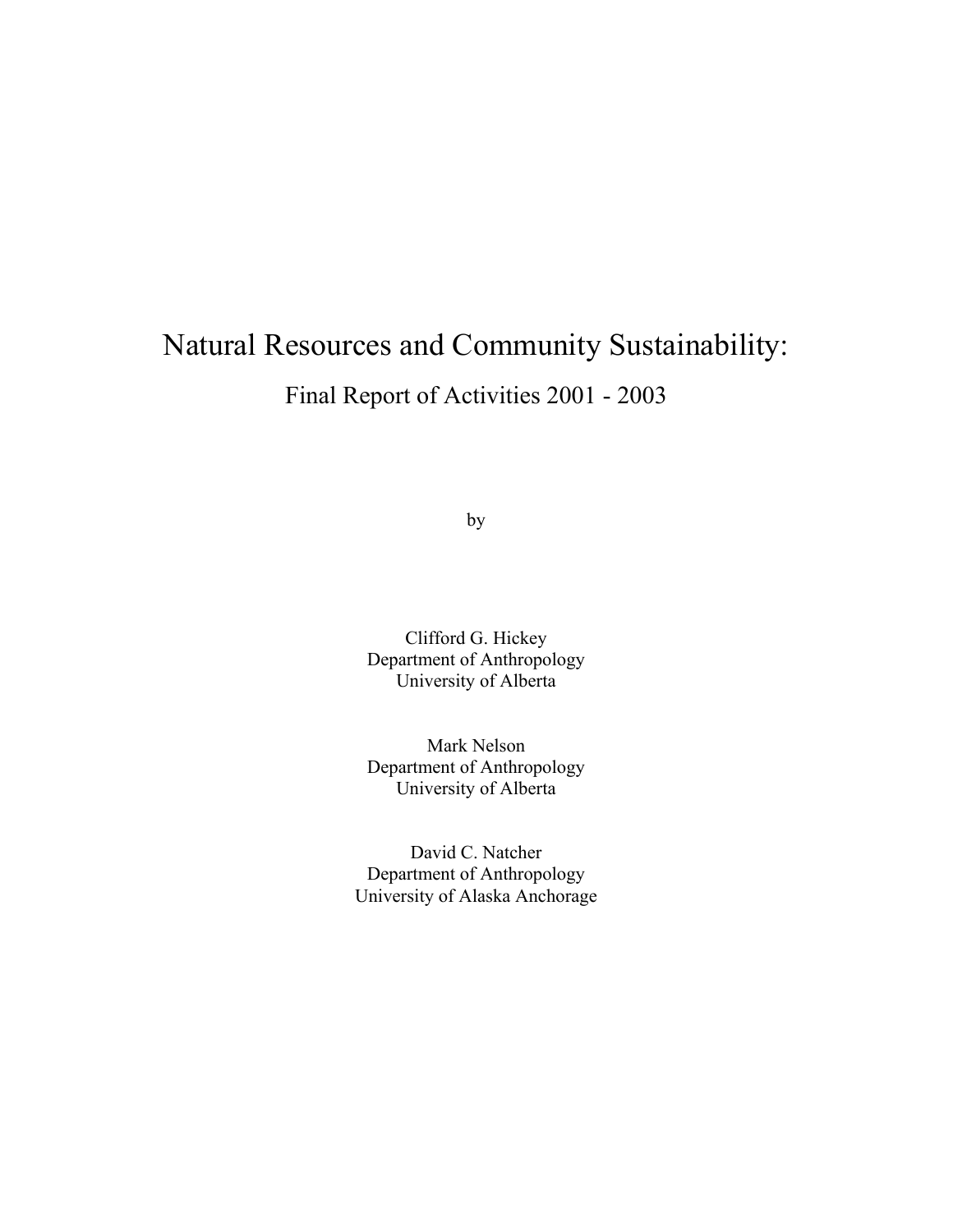## *Table of Contents*

| <b>Introduction</b>                                            | $\overline{2}$ |
|----------------------------------------------------------------|----------------|
| <b>Survey Design and Methods</b>                               | 4              |
| <b>Harvest Survey Results and Analysis</b>                     | 7              |
| Species Importance and Hunting Strategies                      | 7              |
| Cultural and Economic Value of Country Foods                   | 10             |
| <b>Barriers to Harvesting</b>                                  | 14             |
| <b>Summary of Survey Findings and Future Directions</b>        | 18             |
| Criteria and Indicators for community sustainability: multiple |                |
| community perspectives towards forest values                   | 20             |
| Land Use Mapping: Summer of 2002                               | 26             |
| <b>References</b>                                              | 28             |

## *List of Tables and Figures*

| <b>Table 1: Total Bush Resources Harvested, LRRCN 2000</b>        | 7  |
|-------------------------------------------------------------------|----|
| <b>Figure 1: Types of Bush Resources Harvested (by Household)</b> | 8  |
| Table 2: Replacement Costs for LRRCN Bush Harvest, 2000           | 10 |
| Figure 2: Distribution of Bush Resources in the LRRCN, 2000       |    |
| (By Household)                                                    | 13 |
| <b>Figure 3: Perceived Barriers to Harvesting</b>                 | 14 |
| <b>Table 3: Current and Projected Requirements for Moose</b>      | 19 |
| <b>Matrix 1: Criterion One</b>                                    | 20 |
| <b>Matrix 2: Criterion Two</b>                                    | 21 |
| <b>Matrix 3: Criterion Three</b>                                  | 22 |
| <b>Matrix 4: Criterion Four</b>                                   | 23 |
| <b>Matrix 5: Criterion Five</b>                                   | 24 |
| <b>Matrix 6: Criterion Six</b>                                    | 25 |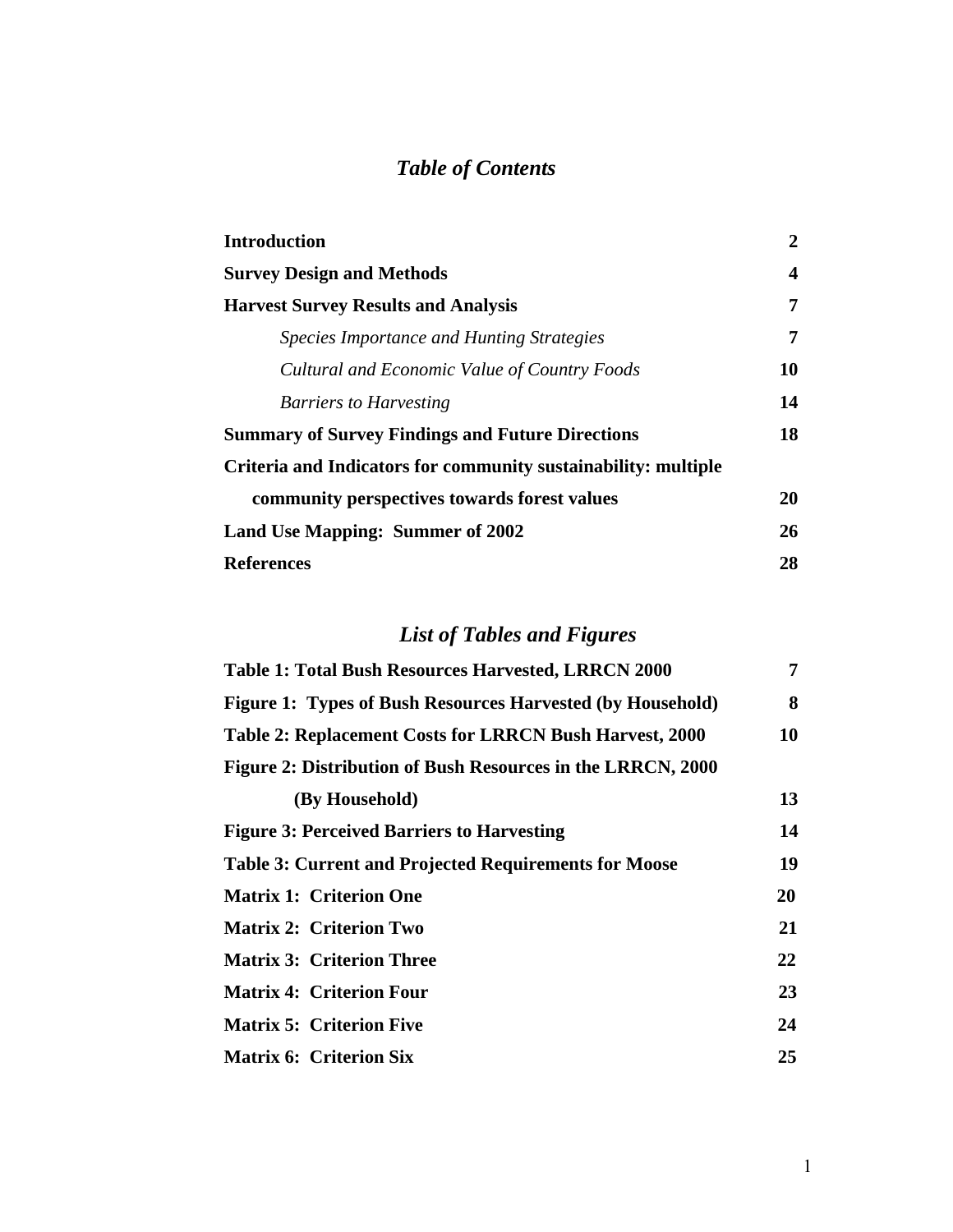#### **Introduction**

The concept of sustainable use of natural resources has existed in one form or another for several decades, and has achieved its most direct expression in the Bruntland report of the World Commission on Environment and Development (Bruntland, 1987). This also marks something of a turning point, where the non-economic values of natural resources and their habitats began to be seriously considered within the context of sustainable use. Forests are arguably the most important resource to be considered in this context, because they provide so many different values to different groups of people, including recreational, spiritual, and economic values (Beckley, 1998). Forests are particularly important for many aboriginal cultures in Canada, as they have relied upon forests and forest resources for their livelihoods for countless generations. Over 80% of Canadian aboriginal communities lie within the productive forest area (Natural Resources Canada, 1998). This has led to an extremely deep and enduring relationship with the landscape and its other, non-human, inhabitants. Despite changes in modern aboriginal societies, this connection to the land, and to a large extent reliance upon its plant and animal resources, remains. Indeed, the right to continue drawing a livelihood from the land through subsistence harvesting is one of the most important treaty rights granted aboriginal peoples, a right which brings them into a very direct relationship with modern commercial forestry (Ross and Sharvit, 1998).

It is in this context that the Little Red River Cree Nation (LRRCN) and Tallcree First Nation (TCFN) have initiated a natural resource strategy that is intended to return a significant degree of control over traditional territories to the First Nations, which will better allow them to achieve a balance between commercial forestry opportunities and traditional land uses. The nations are proceeding under the stance that ecological sustainability and cultural sustainability are inseparable where aboriginal cultures are concerned, because they continue to rely on the land for foods, medicines, and cultural identity. In 1999, the LRR/TC First Nations were able to finalize a Memorandum of understanding (MOU) with the Alberta government and two forestry companies that operate in the area. The MOU designates a 30,000 km² area within their traditional lands as a Special Management Area (SMA), which is to be co-operatively managed by all the signatories in order to address the issue of First Nations subsistence harvesting *vis-a-vis*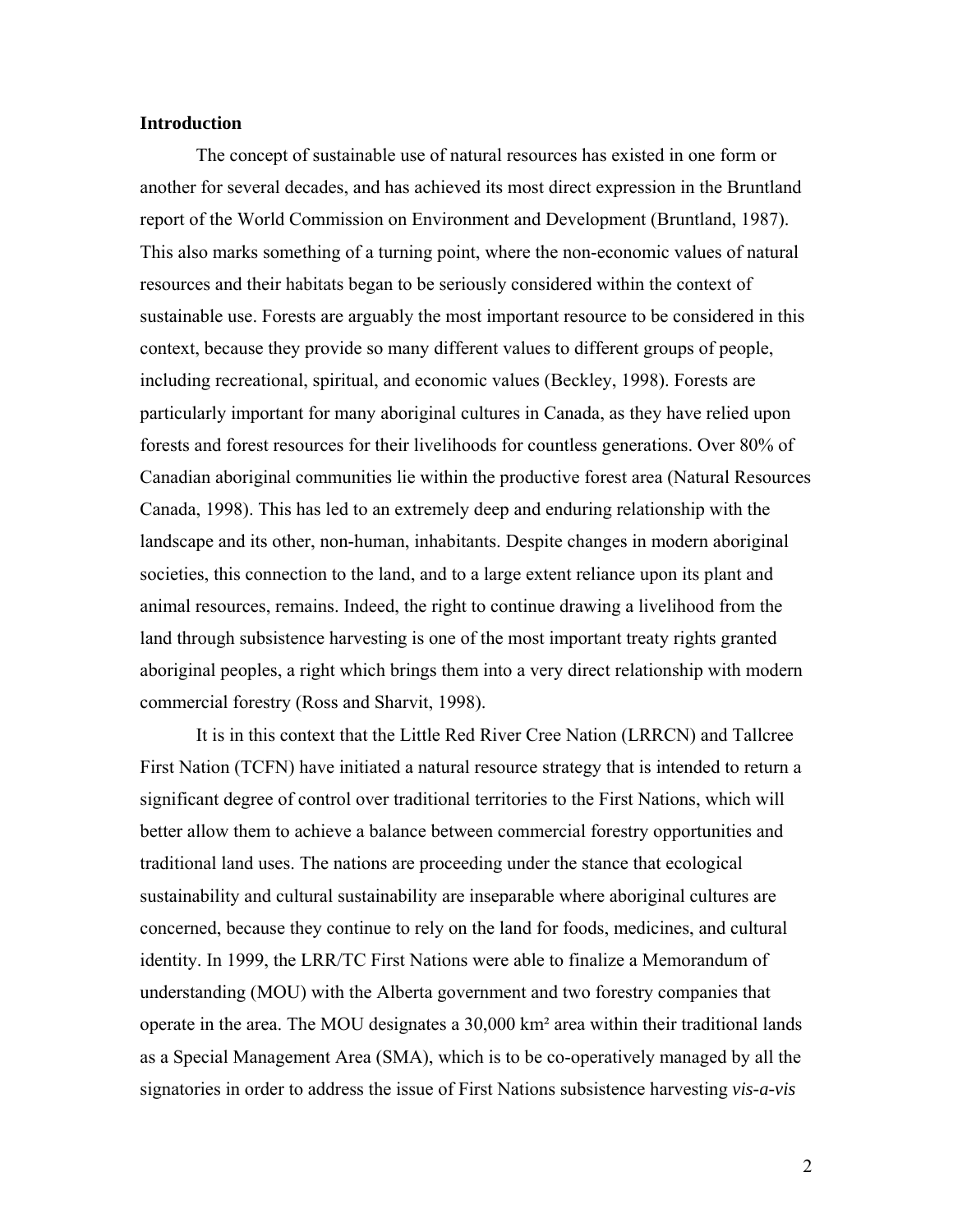logging activity. The First Nations also receive significant timber allocations under the agreement, which they in turn supply to the local mills. This agreement is considered to be very innovative in terms of its resource management scope and the level of integration between the parties (Ross and Smith, 2002). The MOU also recognizes the long-standing and very productive research relationship between the LRR/TC First Nation and the Sustainable Forest Management Network (SFMN); it includes a mandate to continue this relationship, and to support research efforts that will aid co-operative management efforts.

 To date, many research projects have been conducted with the partners, including an institutional analysis of the co-operative management board established under the MOU (Treseder and Krogman, 2000), a study of environmental health in the First Nations communities (Crabbé, 1998), and a study of Traditional Ecological Knowledge of ungulate habitat in the area (Schramm, 2002). The project discussed here, entitled *The Role of Natural Resources in Community Sustainability*, is intended to contribute to the on-going efforts at integrated resource management of the SMA. Specifically, the goals of the project are to:

- Document the total amount of bush resources, including animals, timber and non-timber forest resources (NTFR: such as medicinal plants and berries), used by First Nation members over a one year period
- Document the social relations of subsistence harvesting and distribution of bush resources
- Document inter-generational changes in access to bush resources
- Investigate socio-economic barriers that may impede the ability of First Nations members to engage in subsistence harvesting

In order to meet these goals, the LRRCN initiated a two-step research process with Cliff Hickey and Dave Natcher, who was then a post-doctoral fellow. Mark Nelson joined the team as part of his Master's degree program. Stage One was to conduct a household harvest survey in partnership with the SFM Network during the summer of 2001. This survey was intended to provide baseline harvesting statistics on the amounts of bush resources currently used by Nation members in order to inform future land-use planning in the area, particularly in the co-operative management context. The survey also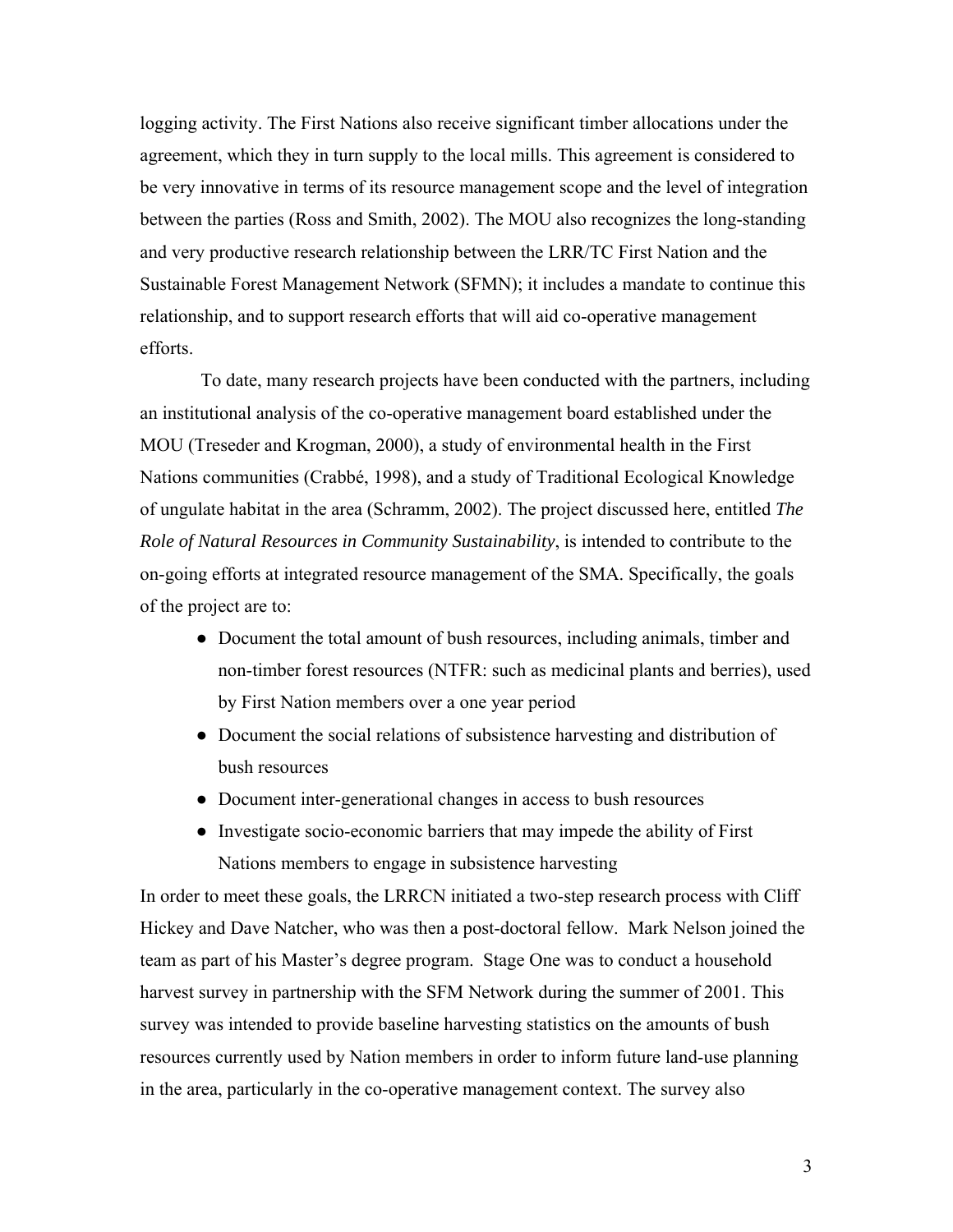provides a rich quantitative argument against any claims that subsistence harvesting is a dying or insignificant vocation among the Little Red River Cree. While refuting such claims, the survey at the same time acknowledges and explores the barriers to harvesting mentioned above by asking several qualitative questions on this issue. Like other harvest surveys (such as those commonly conducted by the Alaska Division of Subsistence; see Fall, 1990), this one provides baseline data to inform resource management, while also exploring the social and ecological relationships of aboriginal peoples to their resource base (Usher and Wenzel,1987:149).

Stage Two mapped the lands used by the community members in each of the three Little Red River First Nation communities in activities that furthered the economic, social and cultural well-being of the people. Often these are grouped under the term "traditional land use" but we avoid that term as it fails to acknowledge the contemporary and ongoing importance of these activities, including the transmittal of values to younger generations.

As the results of the latter exercise have not yet been translated into digital information for the scrutiny and use of the First Nation, and therefore proprietary rights to the data remain in the hands of the communities, this report will emphasize the first stage survey.

#### **Survey Design and Methods**

The LRRCN harvest survey was conducted in large part by six local summer students (two in each of the three communities), with the guidance of principal investigators Cliff Hickey and Dave Natcher and graduate student Mark Nelson. The students were hired by Kayas Cultural College in John d'Or Prairie. Local researchers were employed for two reasons. First, respondents would be more likely to participate in the study and accurately respond to questions if conducted by a local Cree person rather than a white researcher from the south. Second, the mandate of the SFM Network is to have First Nations participate as active partners in research rather than as "subjects". Aboriginal participation also promotes capacity growth in their communities by allowing access to training and experience that might not otherwise be available. We are pleased to acknowledge the support of Kayas Cultural College in furthering this objective.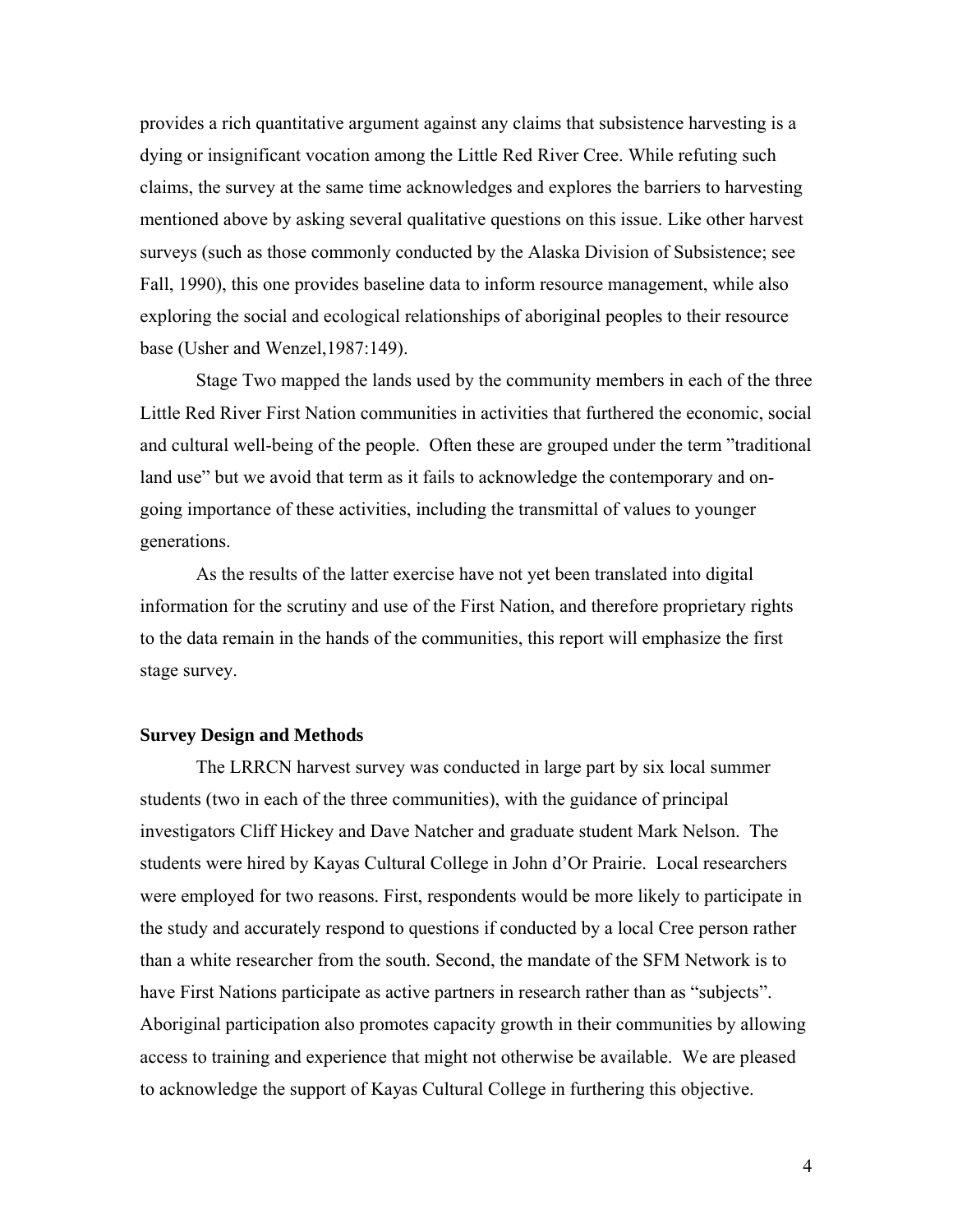The goal was for the students to administer the survey to a senior member of each household in the Nation. Households were chosen as the unit of analysis because neither sufficient time nor resources were available to interview every potential adult harvester. Surveying households as a whole was the only likely means to achieve sufficient coverage to constitute a representative sample. Respondents were asked to report the total bush harvest for all members of their household for the year 2000. Animal and plant resources were broken down by category (ungulates, furbearers, waterfowl, upland birds, fish, timber and NTFR—non-timber forest resources) and further broken down into species (e.g. moose, beaver, pickerel, etc.). The comprehensiveness of the species list provided was first checked with a local Cree research consultant before proceeding. The temporal range of the survey was broken down into months, asking respondents to report the total number of each resource type harvested in each month during 2000. They were then asked several questions regarding their current harvesting practices: 1) Did you give and/or receive bush resources during 2000? With whom did sharing occur? 2) Would you spend more time in the bush if you could? 3) What barriers, if any, prevent you from harvesting as much as you would like? 4) Did the generation before you have greater or lesser access to bush resources than you? Will the next generation have greater or lesser access than you do?

Surveys of this kind have several limitations that should be addressed prior to drawing conclusions from their findings. First, we were not able to achieve a complete census in the allotted time. The research assistants completed a total of 195 surveys, which equals approximately 50% coverage.<sup>[1](#page-6-0)</sup> We believe that this coverage is significant enough to generalize to the LRRCN population as a whole. The sample was not randomly selected, since the research assistants made an effort to visit both low-harvest and highharvest households. Rather, the students attempted to achieve a complete census, and stopped when they ran out of time at the end of the summer. It is likely that those who were most likely to decline or avoid participation were those with little harvesting to report. However, several of the more intensive harvesters were not surveyed because they were in the bush rather than the community for most of the summer. This would tend to

<span id="page-6-0"></span> 1 Almost total coverage was achieved in Garden River, the smallest community. About half the households in Fox Lake were covered, and slightly less than half in John D'or Prairie.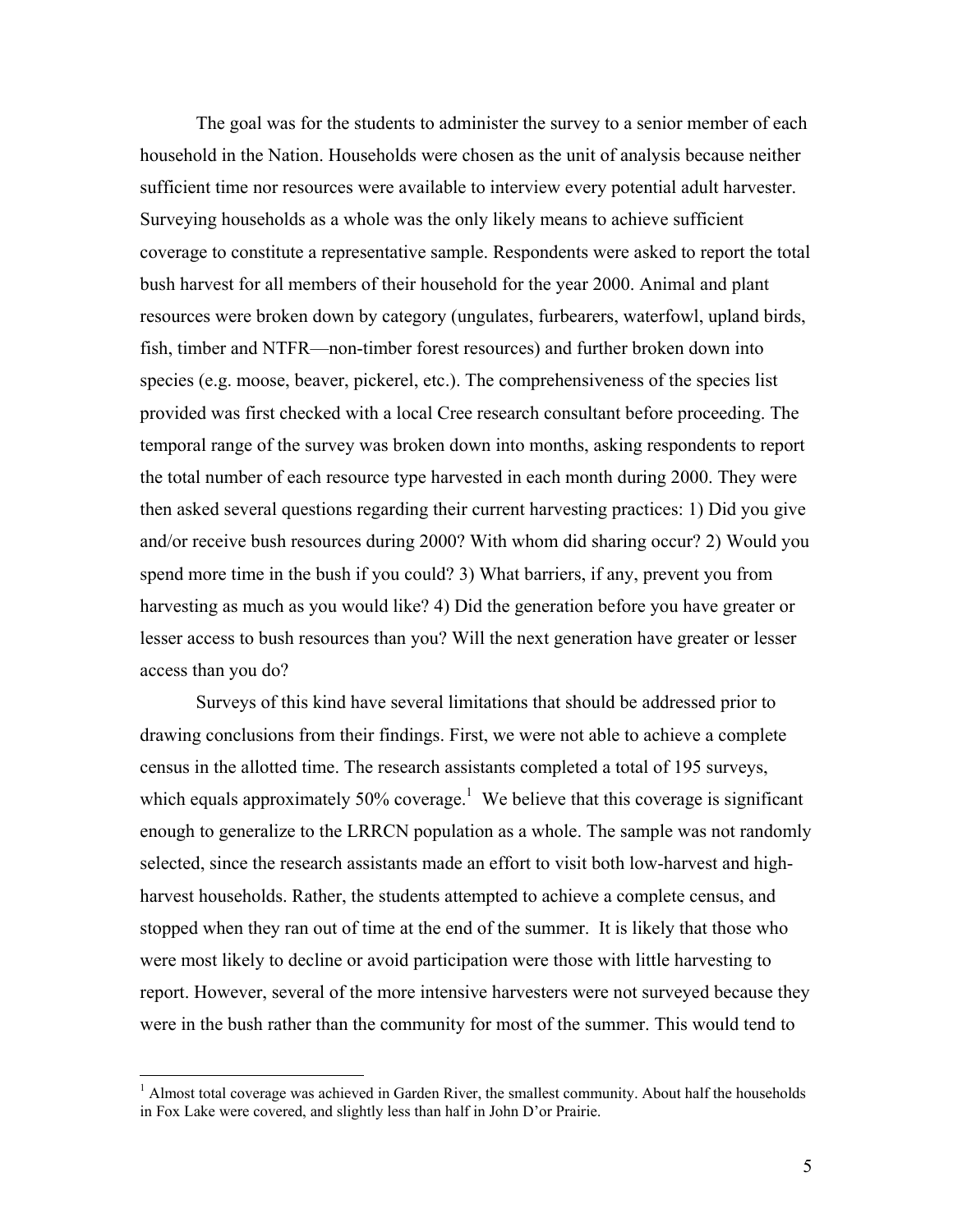balance out the lack of participation by low harvesters, thereby avoiding an exaggerated average harvest rate in the survey results.

Several types of respondent biases may also affect the results of harvest surveys (Usher and Wenzel, 1987: 154-155). Regarding the quantitative portion of the survey, we have already addressed non-response bias above, and found that it is not likely to significantly impact the research findings. Response bias may take two forms; strategic bias or recall error. There are several reasons to discount strategic bias in this case. As with most aboriginal peoples, hunting and gathering are part of a sacred relationship with animals, and lying about this, whether to brag or to achieve secrecy, is quite frowned upon (Brody, 1982). Indeed, arrogance in any form is taboo in Cree society, but especially in relation to hunting, so reporting exaggerated harvest yields is counterintuitive. There is evidence that Nation members in fact reported harvest numbers that were to their strategic disadvantage. For example, some households in Garden River reported harvesting several moose, despite a WBNP regulation that allows only one moose per licence holder per year. In all likelihood, their harvests exceeded this quota, yet they chose to report them anyway.

Recall bias is of course a factor in any harvest survey, but can be minimized through the use of recall aids, such as extensive species lists and small temporal units, both of which were employed in this survey. In this particular case, some might question the awareness of a senior household member about all the harvests of other family members, or their ability to recall them all. In our experience, however, any harvest would become known to a hunter's immediate family members, if not extended ones, both through word of mouth as well as the sharing process that inevitably occurs following even the smallest harvest. It is unlikely that harvests as significant or rare as a moose, bear, or lynx would go unnoticed or un-discussed. Recall ability would likely decrease where harvested numbers are too large to track accurately (e.g. waterfowl, fish, rabbits, berries). Furbearers would be an exception here, because trappers must keep accurate track of large numbers of animals in order to monitor their income (Usher and Wenzel, 1987: 156).

The harvest survey was supplemented by semi-structured interviews carried out by the second author, Mark Nelson. In total, 17 interviews were conducted over the 2001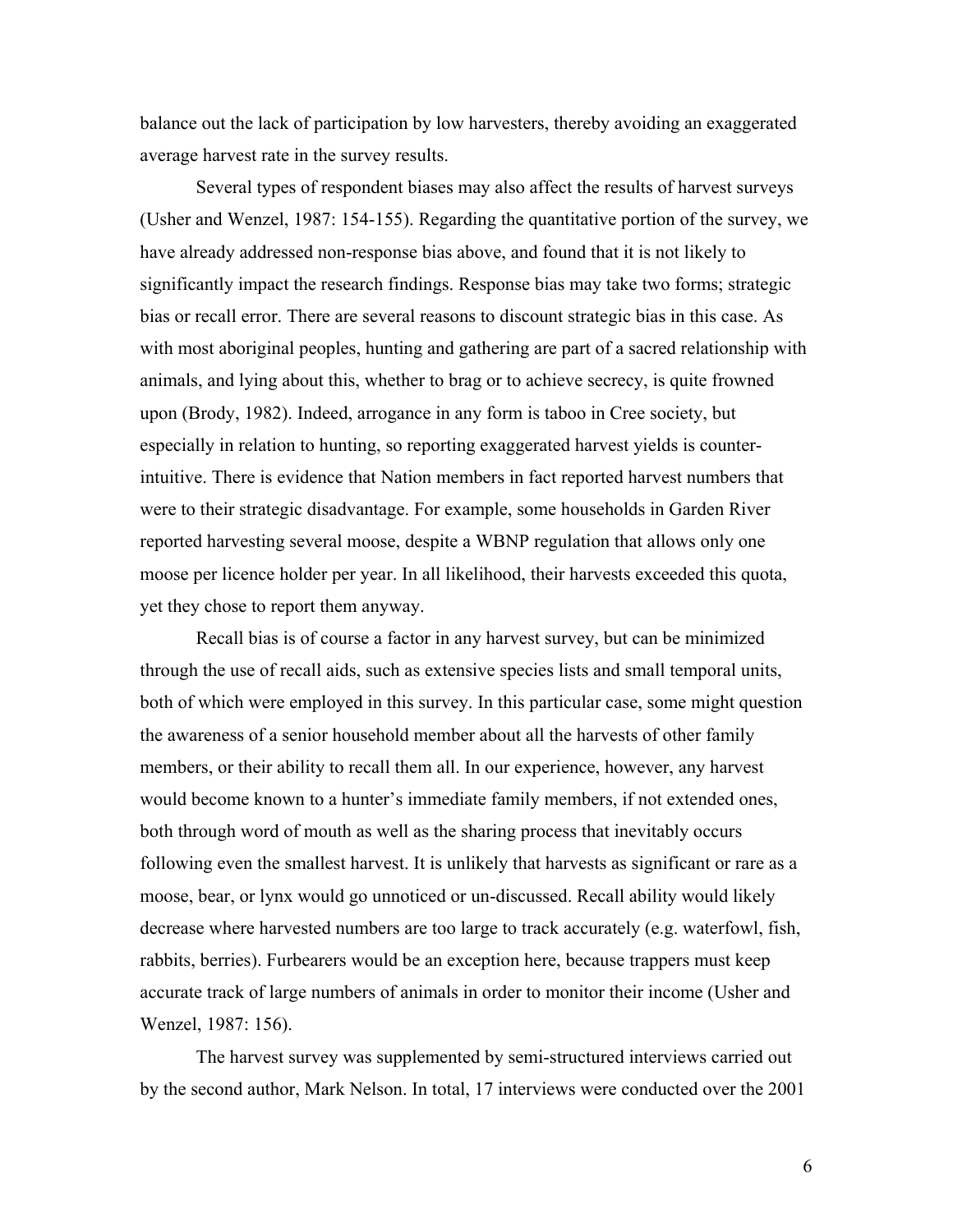and 2002 field seasons, which provided an opportunity to explore social relations of subsistence harvesting in greater depth. These interviews particularly addressed the social value and ideology of subsistence activities, barriers to this lifestyle, its current status among Cree youth, and distribution of country foods. Land use and allocation patterns were also discussed and documented. During the 2002 season, Nelson attempted to visit as many bush camps as possible and participate in harvesting activities in order to understand and document better the social relations involved, and returned to the Nation for two weeks in late September in order to participate in the fall moose hunt.

#### **Harvest Survey Results and Analysis**

The survey results are presented in several figures below. Rather than presenting them in a contextual vacuum, the results are interwoven with discussions of fieldwork findings in order to illustrate the significance of these findings within a Cree cultural setting. Implications for the future harvesting regime in the First Nations are also discussed along with the potential impacts of change.

#### *Species Importance and Hunting Strategies*

The harvest survey provides us with data on the relative levels of bush resource use among Nation members. Table 1 shows the total reported harvest; fish, upland birds, and furbearers are presented by category rather than by species for readability.

|  |  |  | Moose Bear Deer Furbearers* Ducks Geese Upland Birds Fish Berries (kg) |  |
|--|--|--|------------------------------------------------------------------------|--|
|  |  |  | 226 63 52 1481 3258 447 612 2076 1215                                  |  |

#### **Table 1: Total Bush Resources Harvested, LRRCN 2000**

\*Does not include rabbits, which numbered over 2000 by themselves.

While bison and caribou were included on the survey, none were reported taken during 2000. Caribou are seldom hunted, as they are found only on the plateau and the north slope of the Caribou Mountains, making them difficult to reach. The proximity of moose to the communities, along with the preference for their meat, further discourages hunting caribou. Wood Bison were formerly an important food species for the Little Red River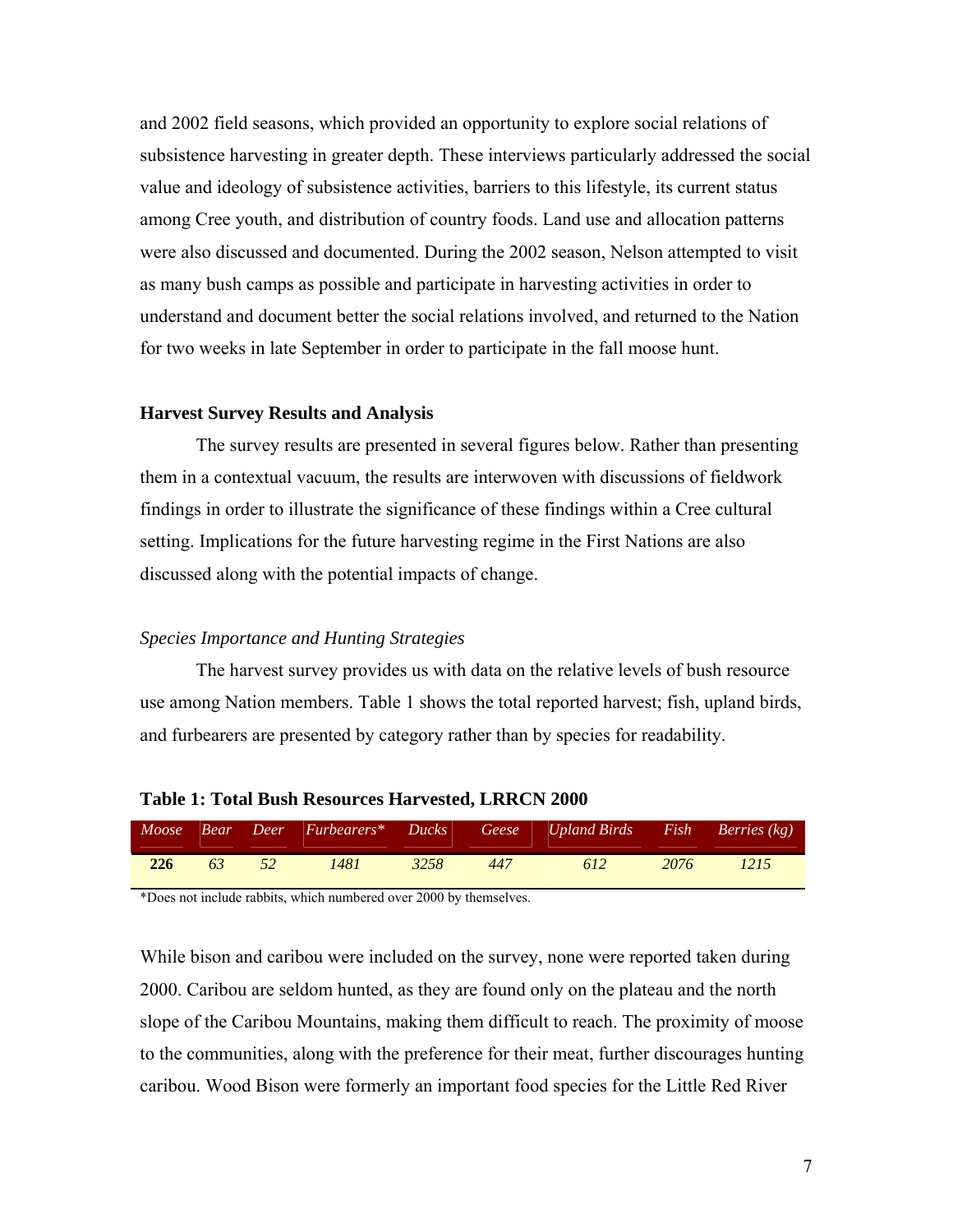Cree, but their dwindling numbers brought on by disease have led to a general proscription on their harvest.

Figure 1 below demonstrates that resource use is not restricted to a limited number of highly active households. Instead, we see that many households continue to rely upon bush resources. Note that the use of furbearers by 45% of households does not equate to full-time or even part-time trapping by all those respondents, which would seem abnormally high. Anybody who reported harvesting even a limited number of furbearers is included in this category. NTFR were the most widely used of resources, with berries being the most common of these.



**Figure 1: Types of Bush Resources Harvested (by Household)** 

Each resource of course has specific seasonal times when harvesting is preferable; various berries ripen at different points of the summer and fall, for example. Regarding animals, aboriginal peoples' hunting efforts have always been most focussed during times when their behaviour and location becomes the most predictable, either during a mating or migratory season, or where weather conditions are favourable (Feit, 1987). While hunting of course occurs at other times as well, it tends to be more sporadic and opportunistic in nature. At such times, people often pursue opportunities that they encounter by chance, rather than actively seeking them out.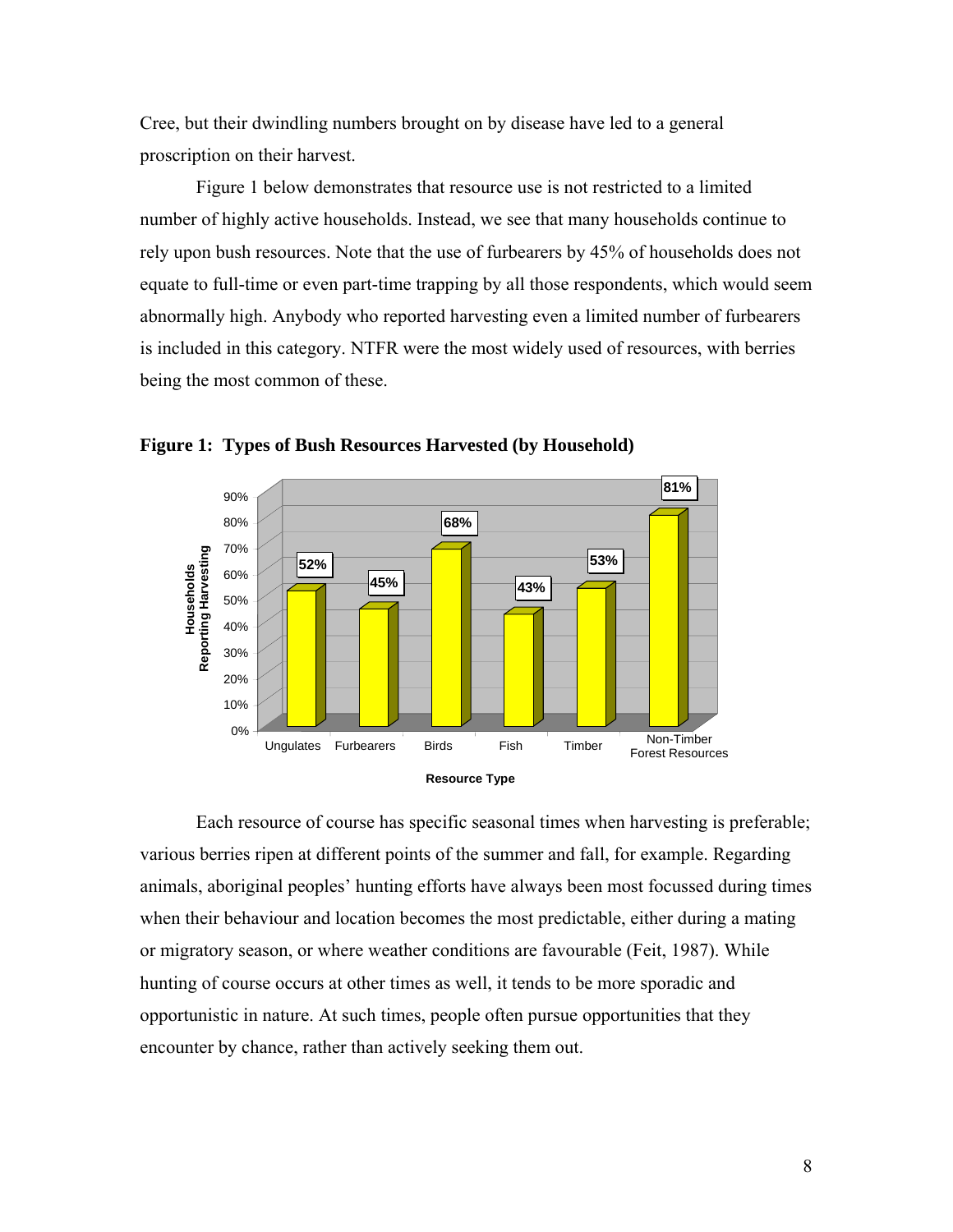In contrast, hunting during intensive periods often sees people moving out to seasonal camps for extended periods of time, often with their whole families. At these times, community life is put on hold as people focus their attention on hunting and living in the bush. The fall moose hunt is by far the most important time of year for LRRCN hunters. At this time (late September to late October), moose are in the rut and are responsive to imitation mating calls by hunters. Other species are also hunted during predictable periods, but are of less importance than moose. Bears are commonly found near rivers in the late summer and early fall as they seek out food to prepare for winter. They become fat at this time and are therefore more desirable to hunters. Owing to relatively lower populations and lack of response to verbal calls, they are less actively pursued than moose. Ducks are often hunted during this period as well, when they are unable to fly prior to moulting. Often they are harvested during the moose hunt if conditions are favourable. Intensive trapping is becoming increasingly less common within the Nation (Pyc 1998: 74). Some people make short trips to traplines and cabins in order to trap part-time, but virtually nobody moves their families to the bush for extended periods for this purpose anymore. Low fur prices make trapping an inefficient and unviable vocation today, and it is largely pursued in order to maintain ties to the past and simply to spend time in the bush.

#### *Cultural and Economic Value of Country Foods*

Social scientists have often explored the importance of "country foods", or "bush foods", (i.e. those obtained through subsistence harvesting) in modern aboriginal societies, both in economic and cultural terms (Wein et al., 1991; Mackey and Orr, 1987; Scott, 1984). Their intention is generally to illustrate that while reduced in abundance, these foods are not marginalized nor subordinated to store-bought foods in any sense. In fact, the growing scarcity of country foods has more likely increased their value in the minds of aboriginal peoples. The majority of the Cree diet is today derived from storebought foods for several reasons. There is simply not enough country foods coming into the community to provide a significant portion for everybody, and it is debatable whether or not the carrying capacity of the LRRCN's traditional use area could sustain the current population. This shortage tends to create an inter-generational gap in food consumption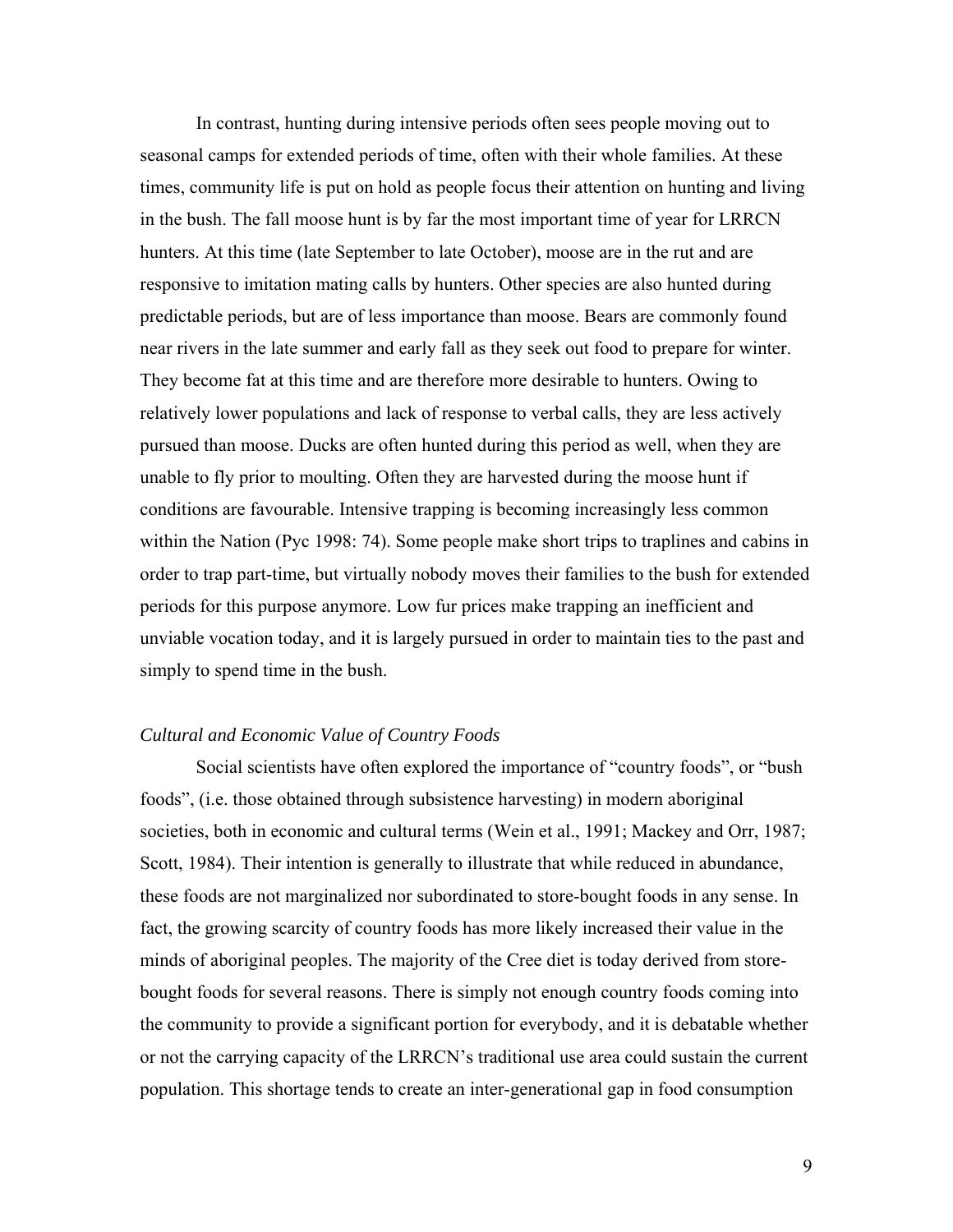patterns. Young people are usually the first to exploit store-bought foods, as they have been raised in communities and are more accustomed to these foods (Condon et al., 1995; Wein et al., 1991). In Garden River, for example, only people over the age of 60 generally consume more moose meat than store-bought meat (Pyc, 1998: 85).

Despite this scarcity, country foods continue to play a substantial role in the LRRCN economy. The calculation of replacement costs for bush harvests is a common method of quantifying their economic value (e.g. Tobias and Kay, 1993; Scott, 1984). Table 2 shows the replacement costs for the portion of the LRRCN bush harvest of 2000 that was recorded by our survey.<sup>[2](#page-11-0)</sup> Calculations are shown for two grocery stores, one within the Nation (Northern Store in Fox Lake) and one outside (Super A in High Level, approximately 200 km away). This comparison is provided mainly to illustrate the relatively high grocery costs within the Nation. In reality, most people do not have reliable access to High Level, and the gas costs involved would nullify any savings.

| <b>Bush</b><br>Resource  | <b>Total Edible</b><br>Weight  | Grocery<br>Replacement          | <b>High Level</b> | <b>Replacement Costs</b><br><b>Fox Lake</b> |
|--------------------------|--------------------------------|---------------------------------|-------------------|---------------------------------------------|
| <b>Ungulates</b>         | 59, 679 kg                     | <b>Beef</b><br>(Sirloin steaks) | \$656,500         | \$954,300                                   |
| <i><b>Furbearers</b></i> | 5880 kg                        | <b>Beef</b><br>(Sirloin steaks) | \$64,700          | \$94,000                                    |
| <b>Birds</b>             | 2684kg                         | Chicken<br>(Thighs)             | \$11,800          | \$19,600                                    |
| Fish                     | $2182$ kg                      | Fish<br>(Fresh Fillets)         | N/A               | N/A                                         |
| Eggs                     | 5406<br>$(450.5$ dozen)        | Eggs<br>(Dozens)                | \$700.00          | \$1300                                      |
| <b>Berries</b>           | $1215$ kg                      | <b>Blueberries</b><br>(Fresh)   | \$13,400.00       | \$25,7000                                   |
|                          | <b>Total Replacement Costs</b> |                                 | \$747,100         | \$1,094,900                                 |

## **Table 2. Replacement Costs for LRRCN Bush Harvest, 2000 [3](#page-11-1)**

 $\overline{a}$ 

<span id="page-11-0"></span><sup>&</sup>lt;sup>2</sup> Average uncooked edible weights for harvested animals are taken from Tobias and Kay (1993), who employed a combination of figures derived from local research in Pinehouse, Saskatchewan, figures from Banfield (1974) and figures used in the negotiation of the James Bay Northern Quebec Agreement (JBNQA, 1976). 3

<span id="page-11-1"></span>All replacement costs have been rounded to the nearest hundreds of dollars.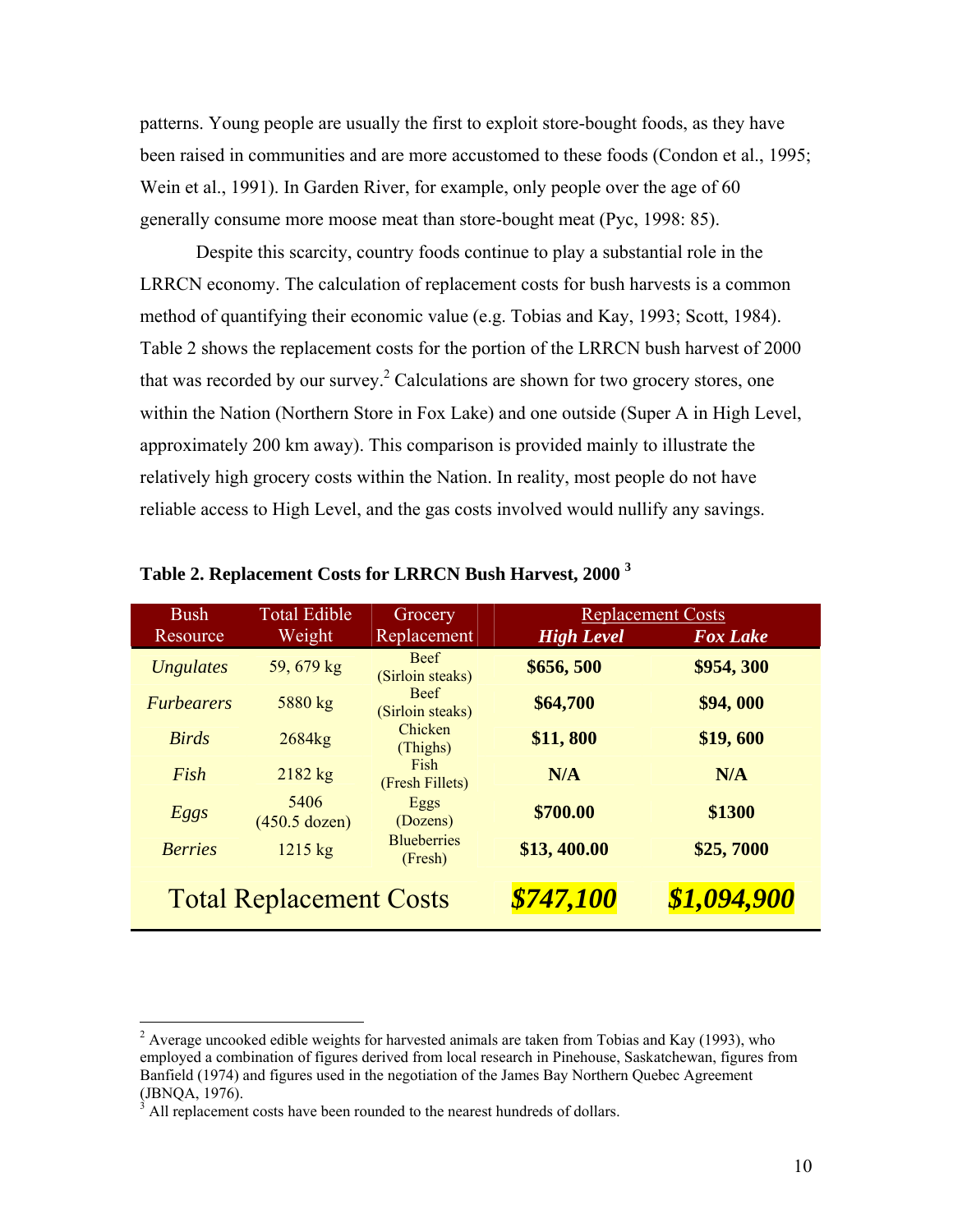The figures shown apply only to the recorded harvest on the survey (sample size approx. 50%). If we extrapolate to the population as a whole, we find that bush resources provided over \$2 million worth of food to the LRRCN in 2000. This is of course a rough figure, and is intended only to provide perspective. There are multiple difficulties involved in calculating replacement costs for bush foods, including lack of comparable replacements (e.g. no fresh fish fillets at either grocery store, or the selection of replacement foods that are considered nutritionally inferior by Crees).<sup>[4](#page-12-0)</sup> Nevertheless, the figures provide a useful ballpark figure by which to gauge the economic contribution of country foods.

These foods can be especially important to impoverished households, many of which exist in the LRRCN. Even those who receive government assistance may have difficulty meeting their nutritional requirements through store-bought foods. A study conducted by the Alberta Treaty 8 Health Authority (2001) found that 99.9 % of a Fox Lake family's social assistance payments would be required in order to provide a healthy family diet based on local grocery prices. Several interviewees reported that many poorer families rely upon bush foods to put meat on the table, and many people are concerned about potential malnourishment of children should country foods become more scarce (Pyc, 1998: 85). With 70% of LRRCN collecting some form of social assistance (Webb, 2001), the value of country foods for alleviating poverty cannot be overstated.

 Although it is easier to calculate the economic value of country foods than their cultural value, we should by no means allow the latter to be eclipsed by figures and calculations (Freeman, 1988). The act of going to the bush to hunt or gather is only the beginning of the process that defines Cree relationships to the land and animals; consumption is the culmination. Eating bush foods is a means of enacting the relationship of humans to animals, and is in effect an important expression of Cree identity. This expression may be especially significant for those who are unable to spend as much time as they would like in the bush, such as elders or students (Condon et. al., 1995). During a videotaped interview, Clifford Ribbonleg of Fox Lake talked about giving food to elders: "When you go home, and you give it to them, and the smile you get, that's all you

 $\overline{a}$ 

<span id="page-12-0"></span><sup>&</sup>lt;sup>4</sup> We were unable to quantify the use of medicinal plants on the harvest survey because of the sensitive nature of this subject. Had we been able to do so, and to align them with comparable commercial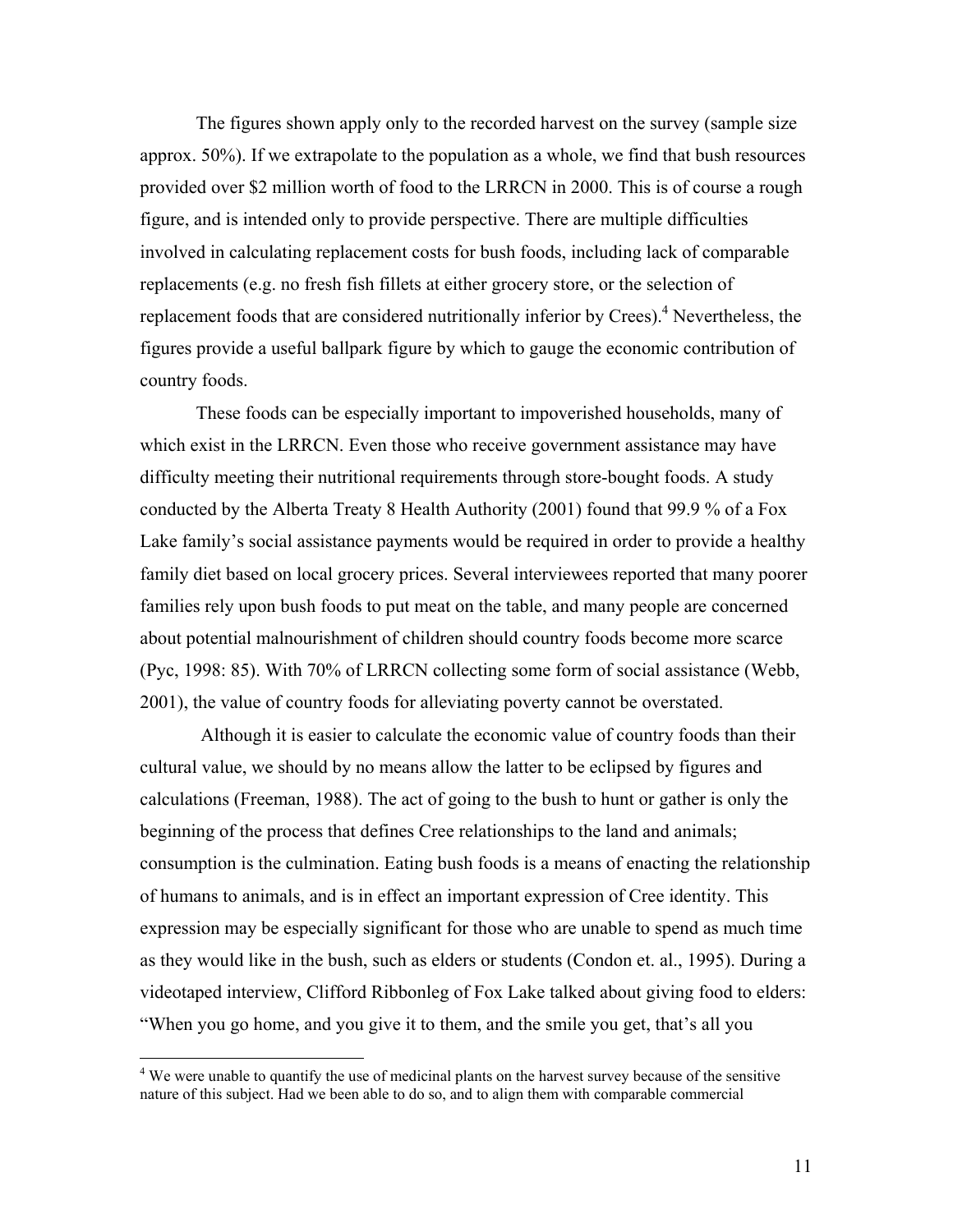need…Especially when you tell them where you got it, the memory comes back [for them]". The food becomes a focal point for the person's ties to the lands and animals which have sustained them and their ancestors. The association of Cree identity with bush food is further illustrated by the way that they associate store-bought foods with outsiders. The dichotomy is most often expressed as "Indian food" vs. "white-man food", rather than bush food vs. store bought food.

The sharing of country foods is also one of the defining elements of aboriginal subsistence harvesting. While any hunter technically has the right to retain an entire kill for himself, to do so would be socially unthinkable. For nomadic hunter-gatherer peoples, this social norm of open sharing has served as a form of insurance against periods of scarcity or bad luck (Orchard, 2001). Yet, even now that starvation is no longer a threat, the sharing ideal is as strong as ever. Practical issues aside, to share is to maintain a respectful relationship with animals; "You treat it like a gift," as one interviewee stated. To give to others is to acknowledge that the food has been given to the hunter, rather than taken (Nuttall, 1992: 142). The ideology of giving bush food is every bit as important, and we would argue more so, than the gift itself. As Wenzel (1991: 102) notes, and as several Crees told us, the size of the gift does not matter, only that it is given.

Quantifying the distribution of bush foods is particularly difficult, partly because sharing often takes on less than obvious forms. For example, when dry meat is sitting on a rack at a camp, everyone is expected to help themselves without invitation, including visitors. Working with Inuit, Condon et al. (1995) found that this open invitation applied to people's freezers at home as well, at least for their closer kin. Family members often helped themselves to a hunter's meat without discussion, making it impossible for that hunter to accurately estimate how much he gives and how often. Owing to such difficulties, our own harvest survey simply asked people to report whether or not they had given or received bush foods in 2000. 82 % of respondents reported being engaged in sharing, either by giving, receiving or both (Figure 2). This may actually be a low figure, as the 18% listed under "No Sharing Reported" in fact failed to answer the question at all. Further, many who stated that they "gave only" or "received only" may have failed to account for the kind of indirect sharing discussed above.

medicines, the replacement value of the bush harvest would have increased substantially.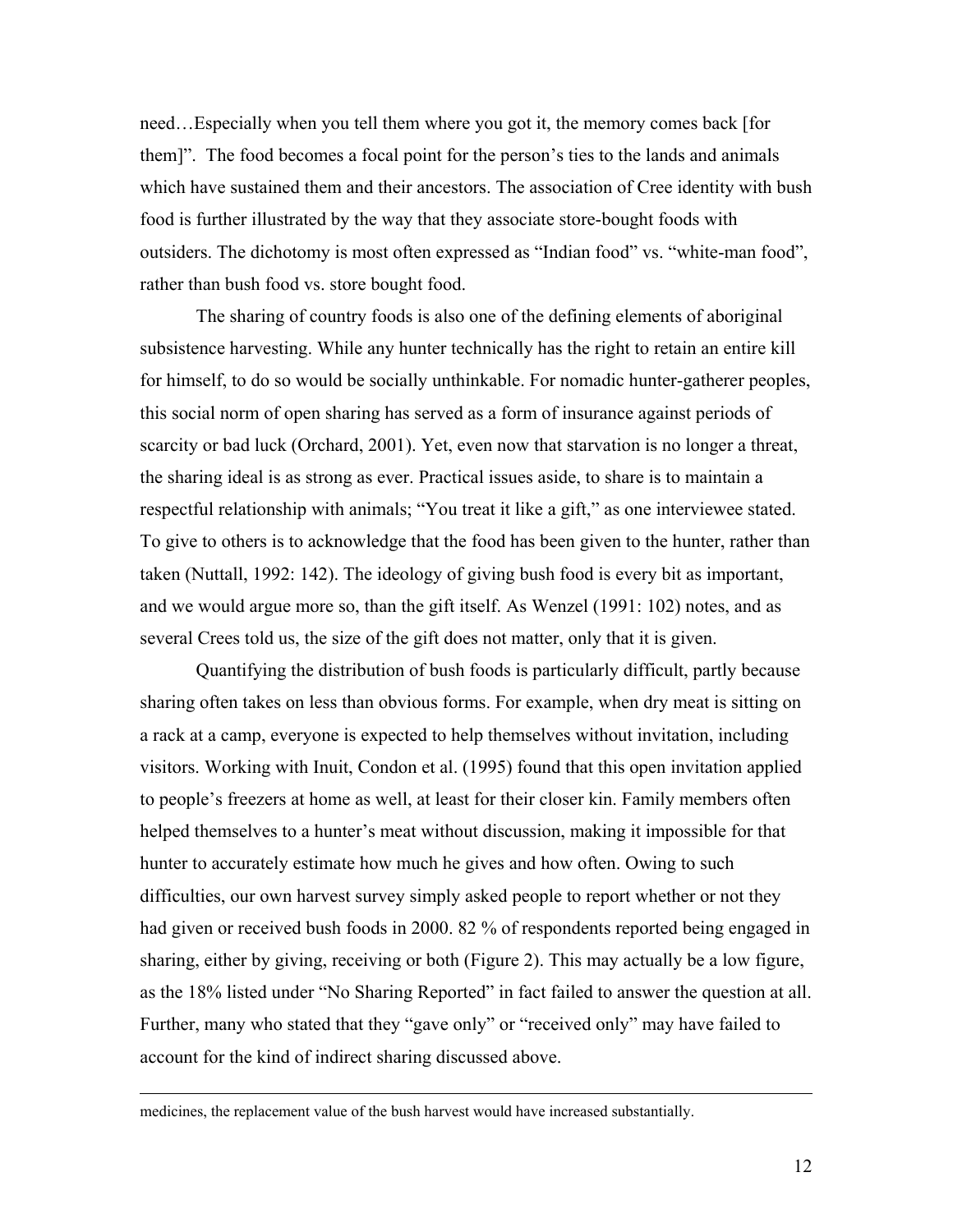

#### **Figure 2. Distribution of Bush Resources in the LRRCN, 2000 (By Household).**

When asked with whom they typically shared country food, most respondents gave rather broad answers, such as "everyone, all the time" and "friends and family, whenever". These responses reflect the ideal that sharing is simply a given, and is not ideally subject to boundaries. In closer conversations, however, interviewees often stated that it is becoming increasingly difficult to share with everyone who wants bush foods. There are simply more people than ever, and fewer of them are hunting. Thus, sharing is becoming somewhat more restricted to the extended family than in the past,<sup>[5](#page-14-0)</sup> though some people continue to make a conscious effort to maintain extra-familial sharing, especially with elders. Sharing on this scale often requires that hunters retain little or no food for themselves. Mark Nelson participated in several hunts where people gave away their entire share of the harvest. They spread this share between large numbers of people, even where it was possible for them to give away a substantial portion while still retaining some for themselves. One man stated that when he kills a moose, which yields around 200 kg of edible meat, he often retains only enough for one meal for his family. "Sometimes I wish there was more," he said, "so that we could have more for ourselves". This shortfall of county foods is likely to grow as Cree populations increase and more people must seek full-time employment, thus limiting their harvesting time. *Barriers to Subsistence Harvesting* 

 $\overline{a}$ 

<span id="page-14-0"></span> $<sup>5</sup>$  Collings et al. (1998) note the same reduction in extra-familial sharing among the Inuit of Holman Island.</sup>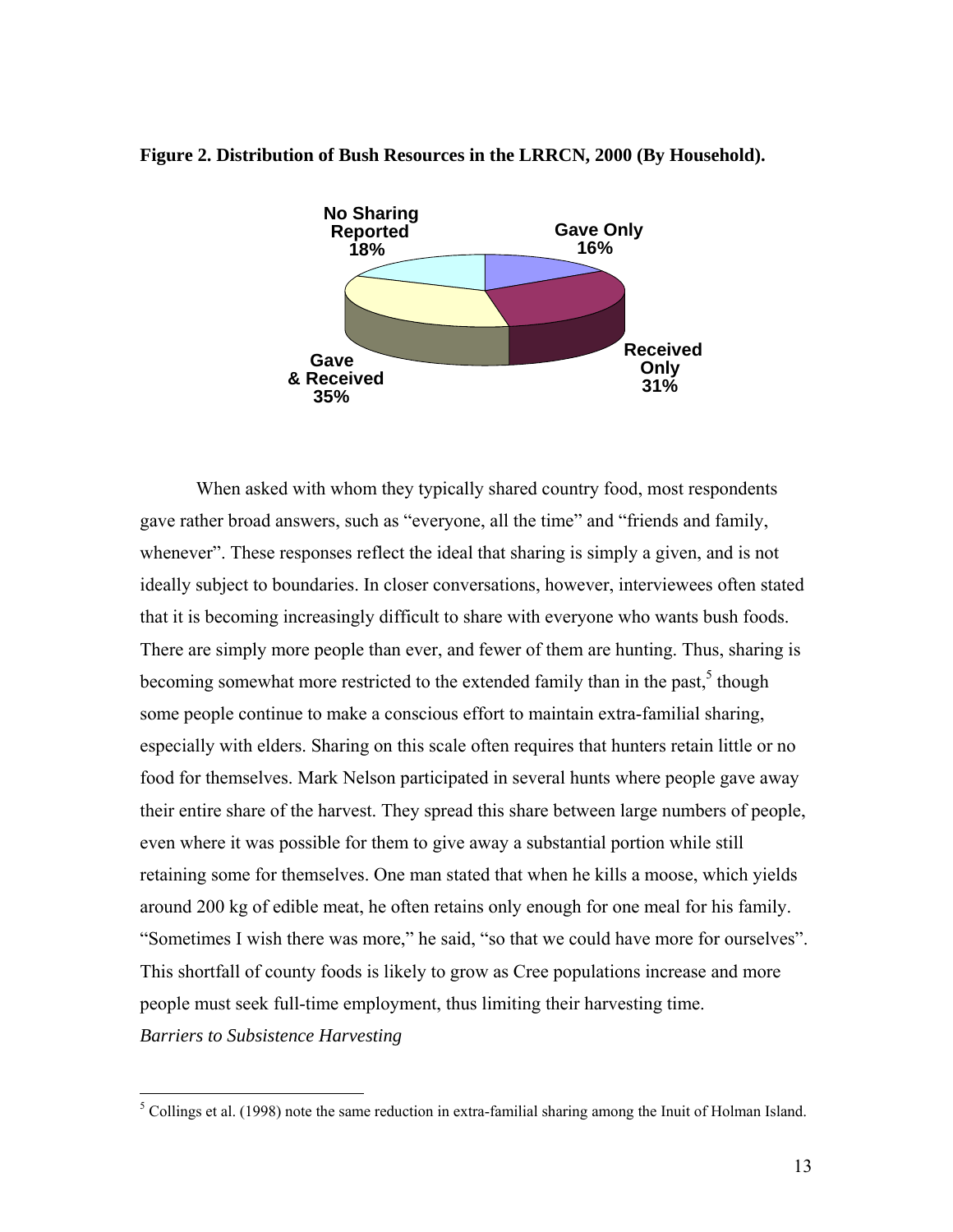In order to establish a baseline by which to measure the scope of the barriers in question, respondents to the harvest survey were asked if they would spend more time in the bush if they could. The vast majority (92%) answered positively. They were next asked their perceptions of inter-generational access to bush resources. Again, 92% of respondents perceive that the previous generation had greater access than they do, and 78% believe that the next generation will have even less access. Finally, the survey asked people to report any factors that they feel prevent them from engaging in subsistence harvesting as much as they would like. The results are shown in Figure 3, and the major barriers are summarized below along with potential solutions that may mitigate the impact of these barriers.<sup>6</sup>



#### **Figure 3. Perceived Barriers to Harvesting[.7](#page-15-1)**

*Time (52%):* For clarity, we have grouped several different responses under this heading, as they all reflect the essence of this barrier. Responses such as "kids in school", "kids play sports", "my job", and "husband works" are all basically about lack of time, though they of course all require individual solutions. If grouped this way, time barriers are by far the most common factor reported for inhibiting subsistence harvesting.

Addressing this barrier will most likely require some re-formulation of social institutions. Most of the jobs that are available in the communities are administered by

<span id="page-15-0"></span> 6 These barriers and their solutions are addressed at greater length in Nelson's M.A. thesis, *Forestry and Cultural Sustainability in the Little Red River Cree Nation*

<span id="page-15-1"></span><sup>7</sup> The responses labelled as "Other" in Figure 5 include disease in animals, poor health, and lack of a hunting partner.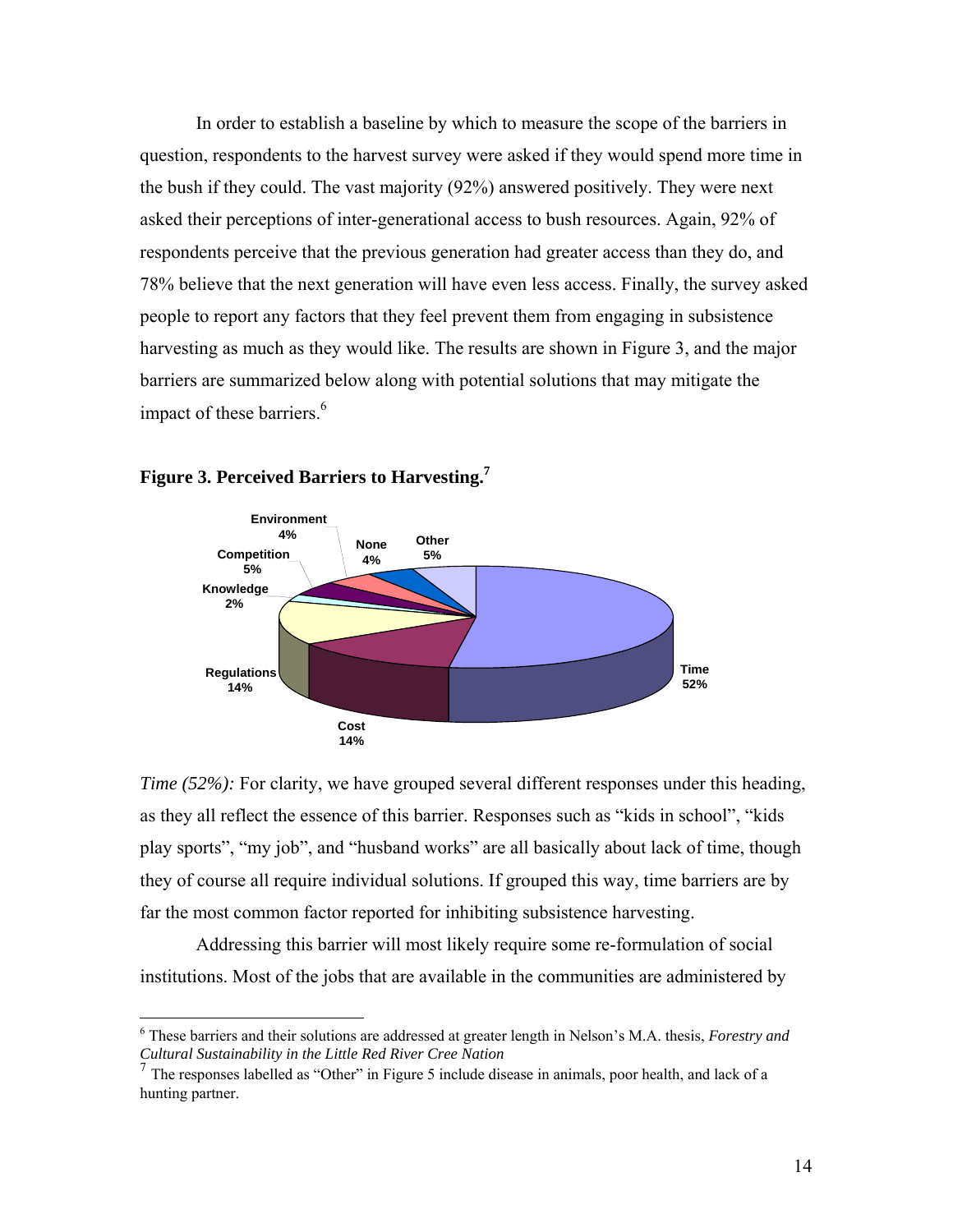the Nation. It is therefore quite possible to structure job schedules so as to ensure that those who wish to hunt have the time to do so, particularly during favourable hunting periods. Education is also administered by the Nation, which allows for some degree of freedom in allocating time towards bush activities for school children. This possibility is further discussed below under the heading "Knowledge".

*Cost (14%):* This barrier is frequently discussed by social scientists who study changes to hunting and gathering cultures (e.g. Fienup-Riordan, 1986; Condon et al. 1995, Feit, 1982). In particular, transportation costs involved in harvesting have risen dramatically since the move onto reserves and since the introduction of ATV's and snowmobiles. Quads, for example, only became available in Fox Lake in the early 1990's (prior to which horses were used to reach bush camps), but today are very pervasive in the community (John Laboucan, Personal Communication to Mark Nelson, Aug. 2002).

The most effective way to address this barrier would be the establishment of a guaranteed income program for subsistence hunters. Several such programs have already been established under various bodies, including two under the James Bay and Northern Quebec Agreement (JBNQA, 1976: one administered to the Cree by the Quebec government, the other administered to the Inuit by the Kativik regional government in northern Quebec), and most recently a program run by Nunavut Tunngavik Inc (Royal Commission on Aboriginal Peoples [RCAP], 1996). The Crees' Income Security Program (ISP) under the JBNQA has received the most analysis because it is the oldest and most complex of the guaranteed income programs (Feit, 1982; Scott, 1984; Scott and Feit, 1983). This program has been very successful in allowing families to return to the bush together and to spend longer periods of time there. Within the first few years of the ISP, the average number of days per year spent on the land by practicing harvesters increased by 26% (from 170 to 214), and over 300 families used ISP funding to begin intensive harvesting (Feit, 1982: 69).

*Regulations (14%):* Regulations are a particular issue for residents of Garden River, which lies within Wood Buffalo National Park (WBNP) and is therefore subject to federal harvesting regulations that are enforced by Parks Canada. These include bag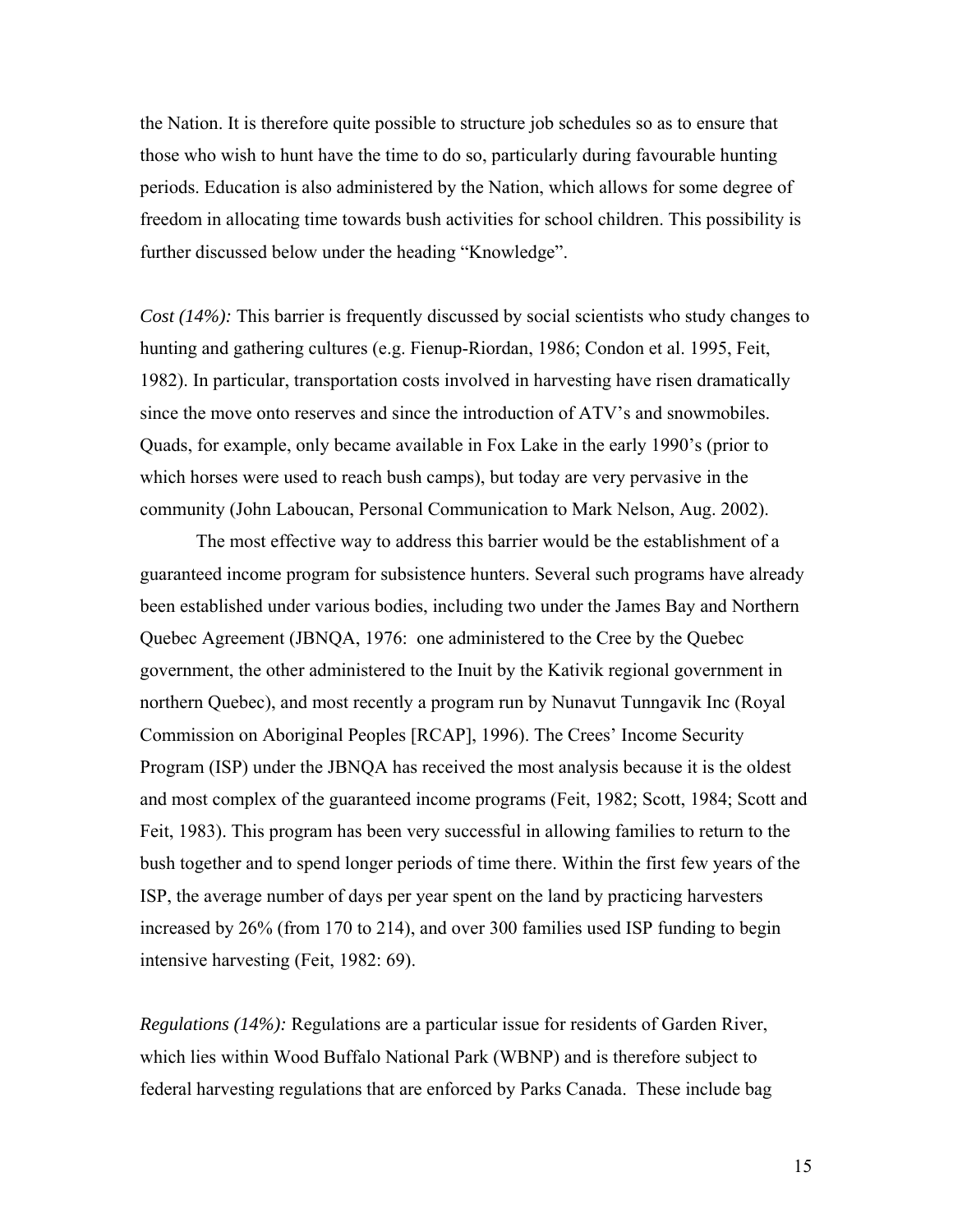limits and transportation restrictions. Regulations are beginning to arise as an issue in other LRRCN communities as well. In the spring of 2002 (the year following the harvest survey), provincial authorities attempted to enforce what they claimed was a longstanding ban on pickerel fishing during their spawning run. Several people were threatened with prosecution if they failed to comply with this directive, which had never been locally heard of nor enforced previously. It is quite likely that "regulations" would be cited as a barrier more frequently if the harvest survey were conducted today.

Efforts have been underway for several years to establish a co-operative management relationship between Parks Canada and the LRRCN regarding WBNP (Pyc, 1998; Honda-McNeil, 2000), but have been largely unsuccessful to date. Regarding the fishing dispute discussed above, some attempts at dialogue with provincial wildlife managers were made, though no consensus was achieved and no long-term relationship was established.

*Competition (5%):* This barrier was reported quite infrequently. Competition amongst Nation members for hunting grounds is rare at this point, and there is a limited degree of competition with non-aboriginal hunters and outfitters. Even a sparse number of encounters, however, can have a disruptive effect on Cree harvesting practices. Several families who formerly hunted along the western boundary of WBNP have left the area because of a bear outfitter operating there. Another family reported encountering a Calgary-based moose outfitter on their hunting grounds for the past two years. Those facing such competition are unlikely either to share a hunting area with outsiders or to overtly challenge their presence; they are more likely to move elsewhere. This is partly a reflection of Cree attitudes concerning confrontation, and partly a mistrust of outsiders. Cree hunters often report finding empty alcohol bottles at abandoned campsites, and doubt the judgement of what they consider to be inexperienced and careless trophy hunters (and disrespectful to the animals, as well).

Limiting competition from outside hunters for the finite resources within the LRRCN traditional use area will most likely require co-ordination between the Nation and provincial wildlife managers. Efforts could be directed towards limiting the number of game tags awarded to recreational hunters and outfitters, and towards defining their

16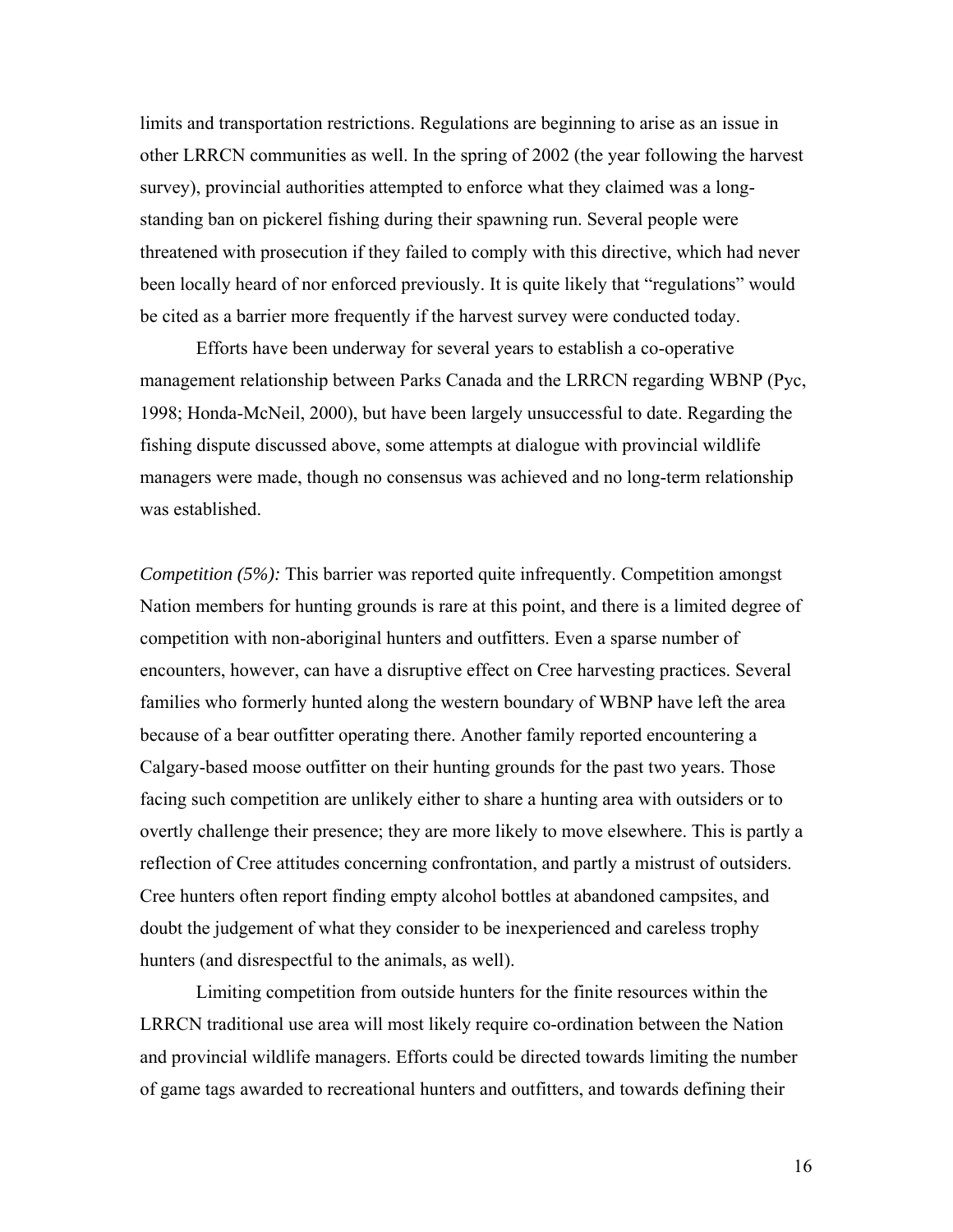geographic range such that it interferes with LRRCN harvesters as little as possible. This might be best accomplished through the co-management arrangement discussed above; however, the co-operative management board does not yet include representation from the relevant government departments that could address wildlife issues.

*Environment (4%):* While many Crees are concerned with the impacts of industrial activities upon the ecosystem, these impacts do not yet appear to inhibit harvesting based on the survey results. Pollution and ecosystem alteration in the area are at this point minimal enough that the current situation might be described as preventative. However, while these factors do not yet limit harvesting *activity*, they may affect harvesting *success*. Several older interviewees commented that hunting was easier in the past because animals were more abundant. They also commented on the changes in the seasonal behaviour of the Peace River and its tributaries, which are corroborated by the findings of the Northern River Basins Study (Alberta Environmental Protection, 1997). Since the W.C. Bennett Dam began operating on the Peace in northern B.C., water levels have generally declined and seasonal floods have ceased. This has affected the small creeks and marshes that previously served as travel routes and as good wildlife habitat. Many have dried up while others have become stagnant and contaminated. One elder man reported recently contracting "beaver fever" by drinking from a creek that he has used all his life.

*Knowledge (2%):* It is interesting that knowledge (or lack thereof) was not more frequently cited as a harvesting barrier, given the frequency with which it is discussed by community members both in public and in the semi-directed interviews conducted by Mark Nelson. Pyc also encountered repeated concerns that younger hunters are not learning the same skills as their elders, to the point that older hunters fear that the younger ones are "losing their culture" (1998: 72). The senior household members that participated in the survey may have felt that their bush knowledge was sufficient, or perhaps did not want to admit any lack of knowledge.

It is clear that Cree children's life training and accumulation of knowledge must be woven in with the new institutions that characterize modern life, especially schooling.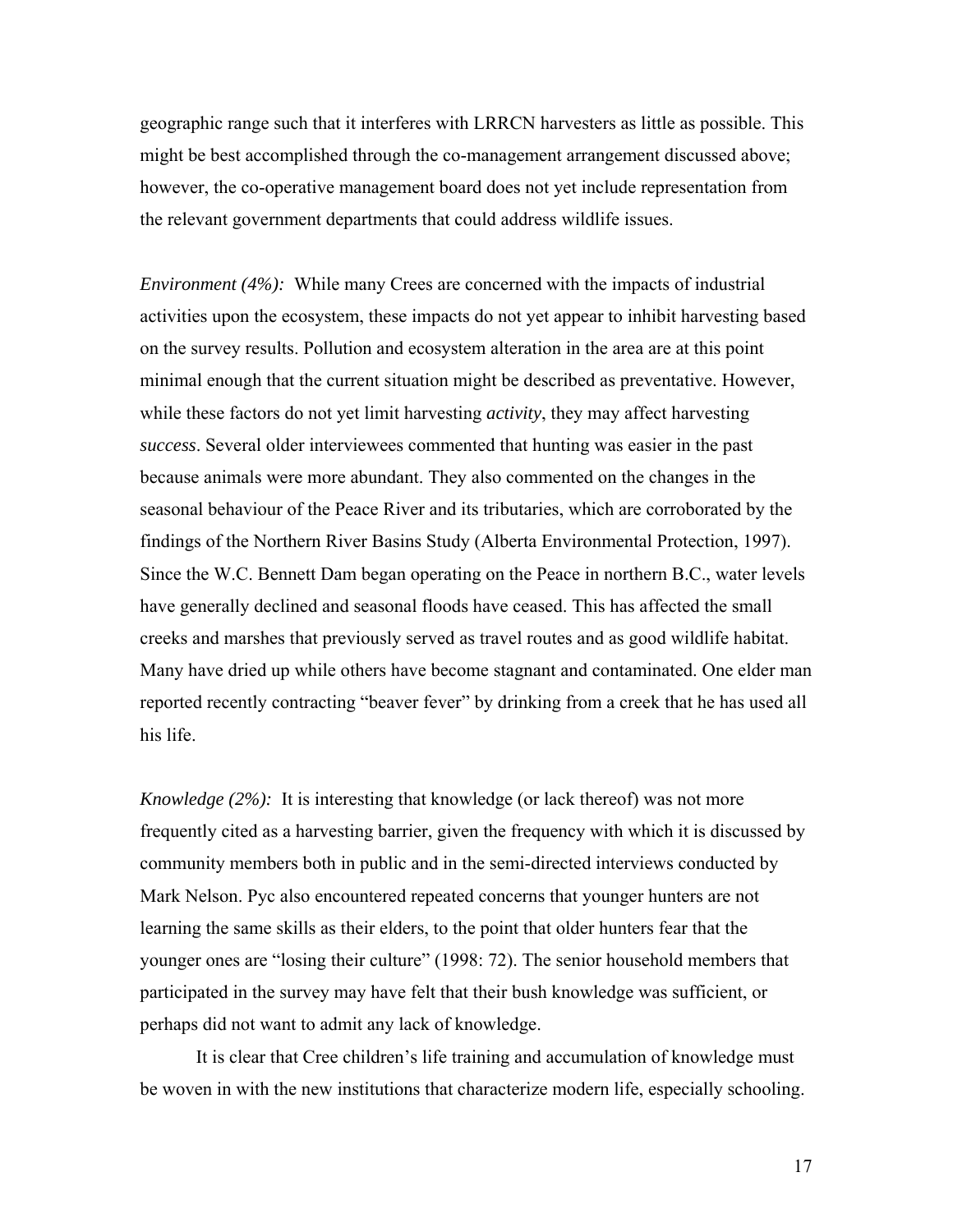Living in the bush full-time is simply not an option for most people. However, it must be recognized that children can only receive *information* through their schooling, and knowledge is only derived through experience and practice. It is therefore imperative that children are provided with the opportunity to spend a significant amount of time in the bush, and that this time is facilitated through the schools which have come to dominate their time. In Fox Lake, for example, several youth workers take students out to the bush each fall to teach them traditional skills and knowledge. However, there is both limited funding and insufficient time for this program. As yet, there is no institutional support for such projects because it lies outside the Alberta curriculum. It is essential that this situation is amended so as to consider the specific needs of First Nation's children by providing security for fieldtrip programs. Being in the bush should be considered a core program for Cree students, not an extra-curricular activity.

#### **Summary of Survey Findings and Future Directions**

The survey results give us a good starting point for understanding the subsistence harvesting regime in the LRRCN. Clearly, a substantial amount of resources continue to be taken from the bush each year, which possess considerable economic and social value. Use of these bush resources is not restricted to a few intensive harvesting households, but is spread quite evenly throughout the Nation. Further, the social network of distribution that has traditionally governed bush resources continues to function today and retains its ideological significance in addition to its practical function. However, it is clear both from the survey results and from semi-directed interviews that LRRCN members today face a variety of barriers that inhibit their ability to hunt and gather with the frequency and intensity of the past. Although these barriers cannot be altogether eliminated, efforts must be made to mitigate them in order to ensure the future viability of subsistence harvesting.

The most apparent next step in this research would be to employ the survey data in a resource management context, namely the co-operative management board, in order to address the future subsistence needs of the LRRCN. To illustrate the urgent need for such work, we can perform a rough calculation of the future demand for moose in the LRRCN, as shown in Table 3. Given that the Nation's population is expected to double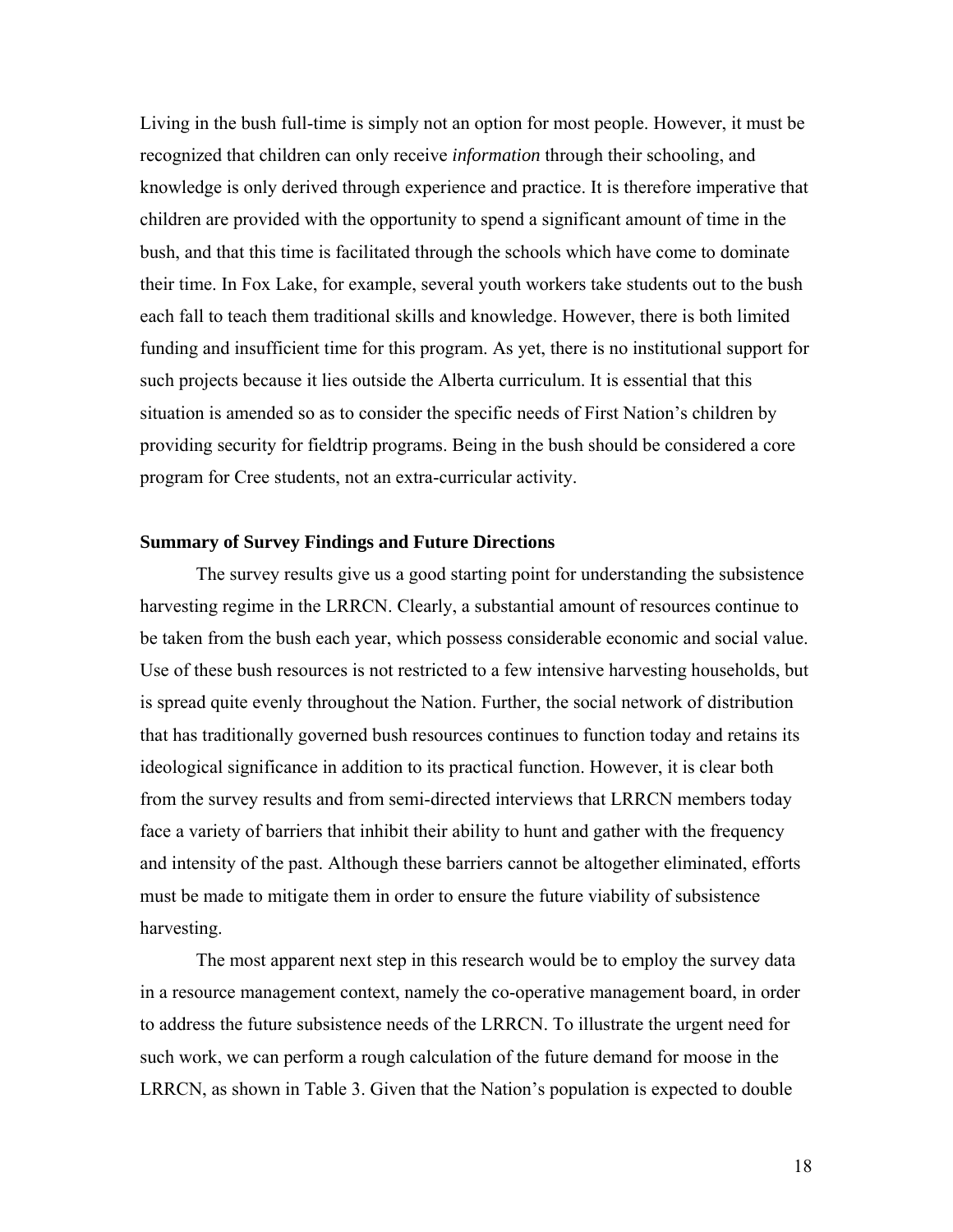by 2026 (Woodrow and Campa, 2001), we can also expect the number of moose required to double (assuming that demand for moose remains constant). Since it is doubtful whether the area could support this harvest rate, it is imperative that this issue be addressed today so as to mitigate the severity of any future shortfall.

| Year | <b>LRRCN Population (Approx.)</b> | Number of Moose Required |
|------|-----------------------------------|--------------------------|
| 2000 | 5000                              | ca. 450                  |
| 2026 | 10,000                            | ca. 900                  |

#### **Table 3. Current and Projected Requirements for Moose**

To employ harvest data in resource management, the information presented here would need to be partnered with geographic and ecological data about the region and Cree harvesting practices. Other SFMN projects have begun to collect such information. For example, Schramm (2002) worked with LRRCN hunters to gather information on critical ungulate habitat in Caribou-Lower Peace area. In addition, a second phase of the project discussed above was initiated in 2002, which included land-use mapping with local harvesters. This process is on-going, and the data obtained thus far have yet to be digitized. Once this is complete, we will have a much better picture of the current harvesting regime in the area and its relationship to the ecosystem.

Ultimately, the future viability of harvesting will require the preservation and restoration of important habitat and species. Efforts in this vein are already underway. The LRRCN is taking the initial steps towards a bison re-introduction program, which would see a critical food species returned to harvestable levels (LRRCN, 2000). Also, about 6000 km² of the Caribou Mountain plateau has been designated as a protected area for woodland caribou habitat, again in an effort to ensure future hunting opportunities. Other possible avenues might include restoration of moose habitat that has been affected by changes to the Peace River watershed.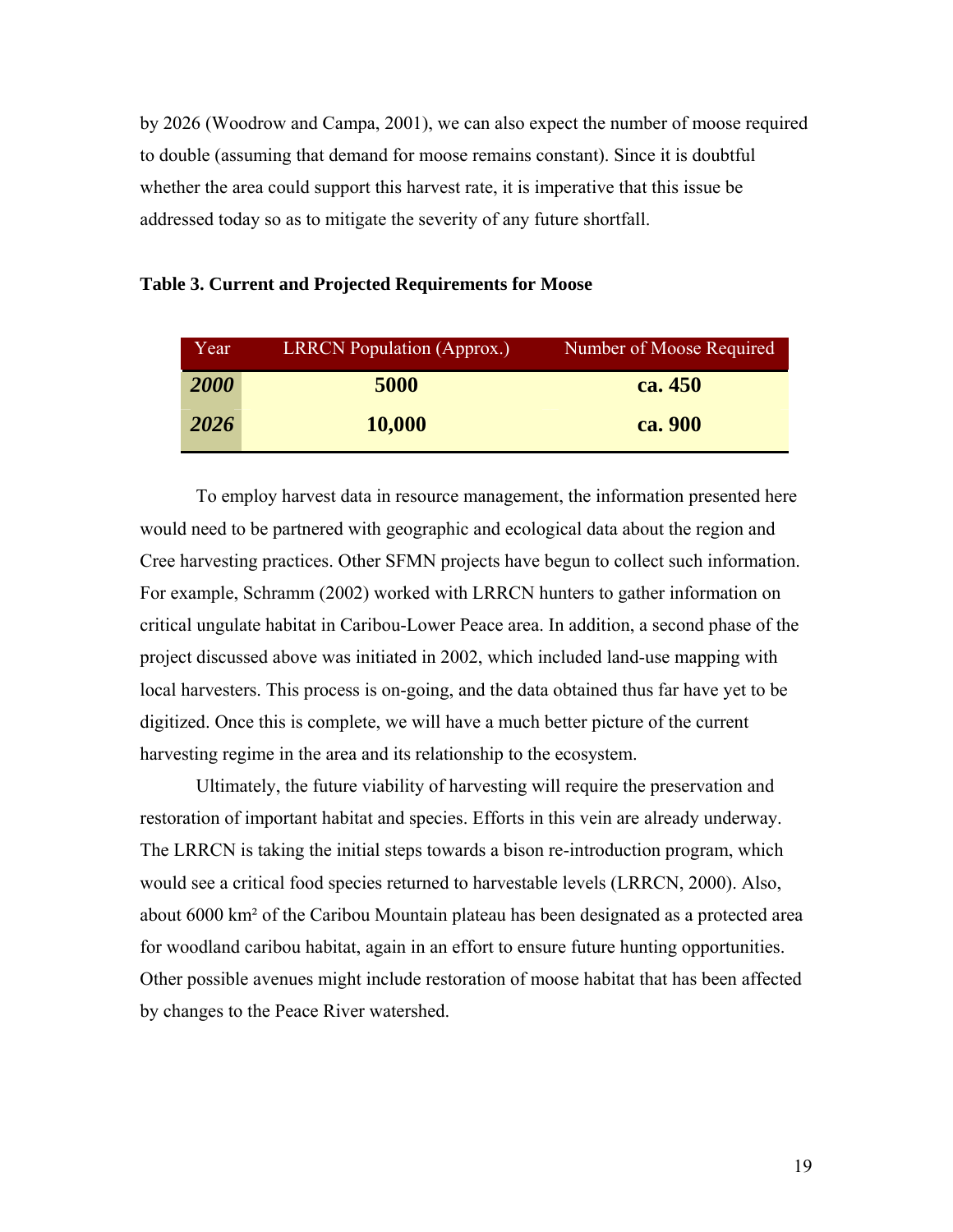## **Criteria and Indicators for community sustainability: multiple community perspectives towards forest values**

During the spring and summer of 2001 we were engaged in discussions with the leadership, and their technical representatives, of the Little Red River Cree Nation on the subject of community values and their inclusion in land use planning. While this was not an explicit component of the research proposal addressed here, it is an example of the sort of communication we have used in the Sustainable Aboriginal Research Area to keep Partners and Researchers engaged in order to promote common interests. We think this has been successful enough that, along with concerns expressed by both government and industry partners about the lack of such exchange, this was a reason the Knowledge Exchange and Technology Extension Program of the Network was formed. In this specific case, for example, the dialogue we undertook developed a deeper understanding of the needs of the Partner for both the Partner and the Researchers, and this led to the Researchers doing a bit of introspection on what they could offer the Partner. This eventually led to a proposal by the Researchers to develop a form of "criteria and indicators project" which may ultimately be highly beneficial to all of the various stakeholders in north-central Alberta (including government and private enterprise).

Readers should consult the SFM Network's website [\(www.ualberta.ca/sfm/](http://www.ualberta.ca/sfm/)) Publications series, Working Papers (No. 2002-2) for the full text of this contribution. Here we include the matrices that illustrate the values that community members provided to us. The matrices each show a single, general, Criterion of great general importance to community members, illustrated by specific, principled, examples given by them as shown in Column A: Critical Element. Illustrating these, of special and specific local importance, is what is shown in  $\underline{B}$ , the *Local Value*. What we asked for and what was usually easily given was what we show in Column D of the matrix, an Indicator that prescribes either a safeguarding or promotion of that Local Value/(or, sub-Criterion).

What is of most importance to note in these criteria and indicators is the breadth of interests portrayed. From the First to the Sixth, we see a broad range of values stemming from both traditional community interests and those recognized as of increasing value to younger members of the community. We expect that these values will change as the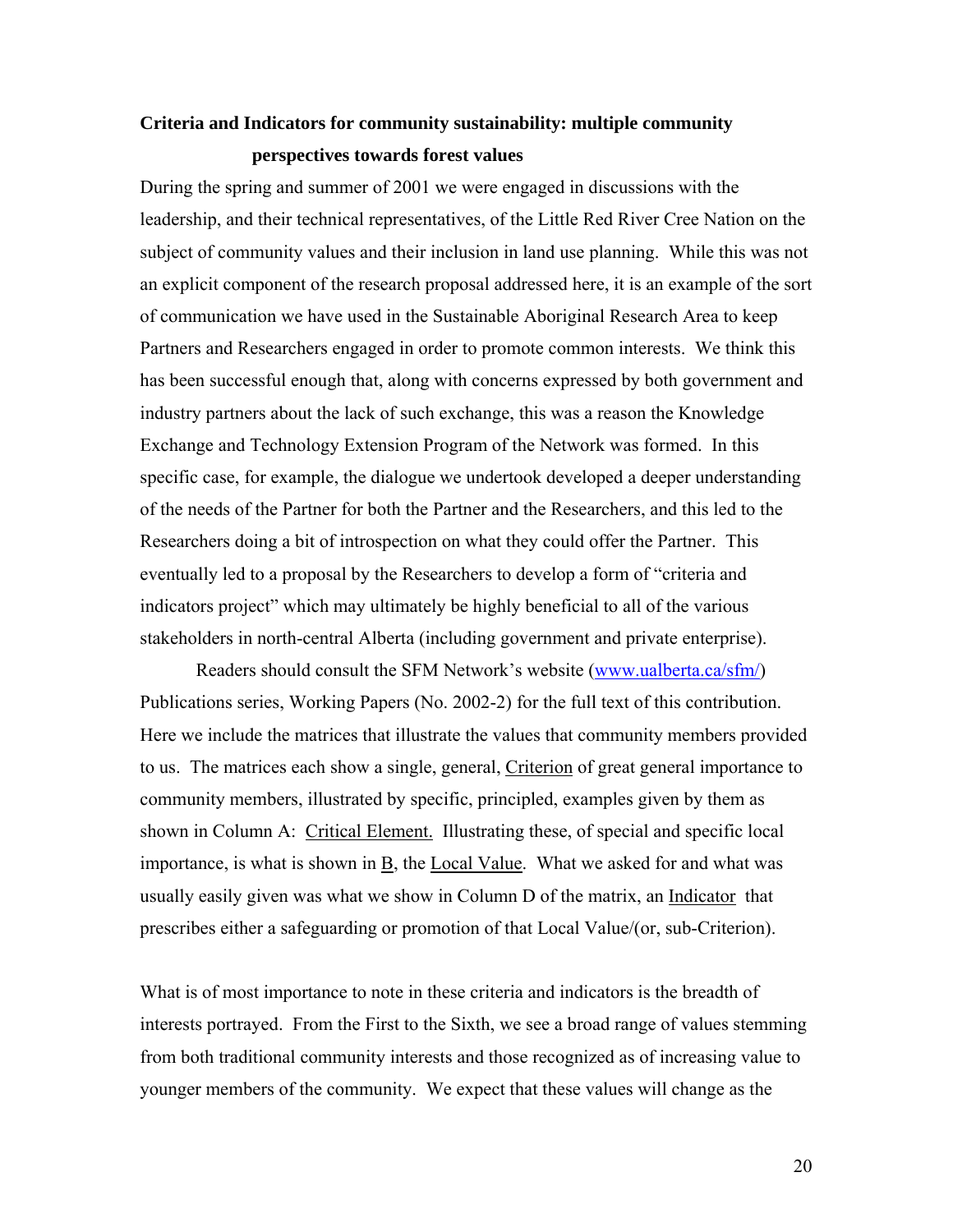demographics of the First Nation change. We have little doubt, given our methods and acceptance by the community, that we have captured an accurate "snap shot" of the LRR community values toward their forests as of 2001. We would like to see the Nation's leadership examine these values in the context of alternative forestry strategies, that is, to look at trade-offs of these values against commercial forest/AAC values. We hope to do this in the coming research year. In the meantime, we present the criteria and indicators we have developed from community members' statements.

#### **Matrix 1**

| A) Critical                                                 | <b>B</b> ) Local Value                                                          | $C)$ Goal                                                                                                                                                      | D) Indicator                                                                                                            | E) Action                                                                                                                                                                               |
|-------------------------------------------------------------|---------------------------------------------------------------------------------|----------------------------------------------------------------------------------------------------------------------------------------------------------------|-------------------------------------------------------------------------------------------------------------------------|-----------------------------------------------------------------------------------------------------------------------------------------------------------------------------------------|
| <b>Element</b><br>1. Species Diversity and<br>Availability. | 1. Healthy population of<br>bison in the Caribou Mt.<br>lowlands and drainages. | 1. Limit clear-cut activity<br>along the Caribou Mt.<br>slope to ensure turbidity<br>of drainage is not<br>adversely affected by<br>erosion and sedimentation. | 1. Reduce timber<br>harvesting along the<br>Caribou Mts. slope to<br>maintain lowland bison<br>habitat.                 | 1. Reduce harvesting along<br>the Caribou Mt. slope and<br>increase streamside<br>buffers to no less than 300<br>meters in order to offset<br>increased runoff caused by<br>clear-cuts. |
| 2. Species Diversity and<br>Availability                    | 2. Healthy population of<br>woodland caribou.                                   | 2. Enhance critical habitat<br>for woodland caribou.                                                                                                           | 2. Protection of critical<br>habitat blocks of old<br>growth conifer along the<br>Caribou Mt. slope.                    | 2. Long-term harvest<br>rotation of critical conifer<br>habitat along the Caribou<br>Mt. slope, specifically in<br>elevations between 1500-<br>2000 feet.                               |
| 3. Species Diversity and<br>Availability                    | 3. Availability of bison<br>throughout the<br>management area.                  | 3. Protect and enhance<br>bison range throughout the<br>management area.                                                                                       | 3. Protect bison migration<br>routes.                                                                                   | 3. Placement of protective<br>zones along bison<br>migration routes that run<br>north-south between Fox<br>Lake and Tall Cree.                                                          |
| 4. Species Diversity and<br>Availability                    | 4. Healthy population of<br>fox, coyote, mink, fisher,<br>and lynx.             | 4. Maintain critical habitat<br>for primary prey species<br>(squirrels).                                                                                       | 4 Protection of critical<br>habitat of blocks of spruce<br>(availability of cones)<br>necessary for squirrel<br>habitat | 4. Long-term harvesting<br>rotation and staggering of<br>cut-blocks to ensure the<br>continued availability of<br>spruce cones for squirrels<br>- and thus predator<br>species.         |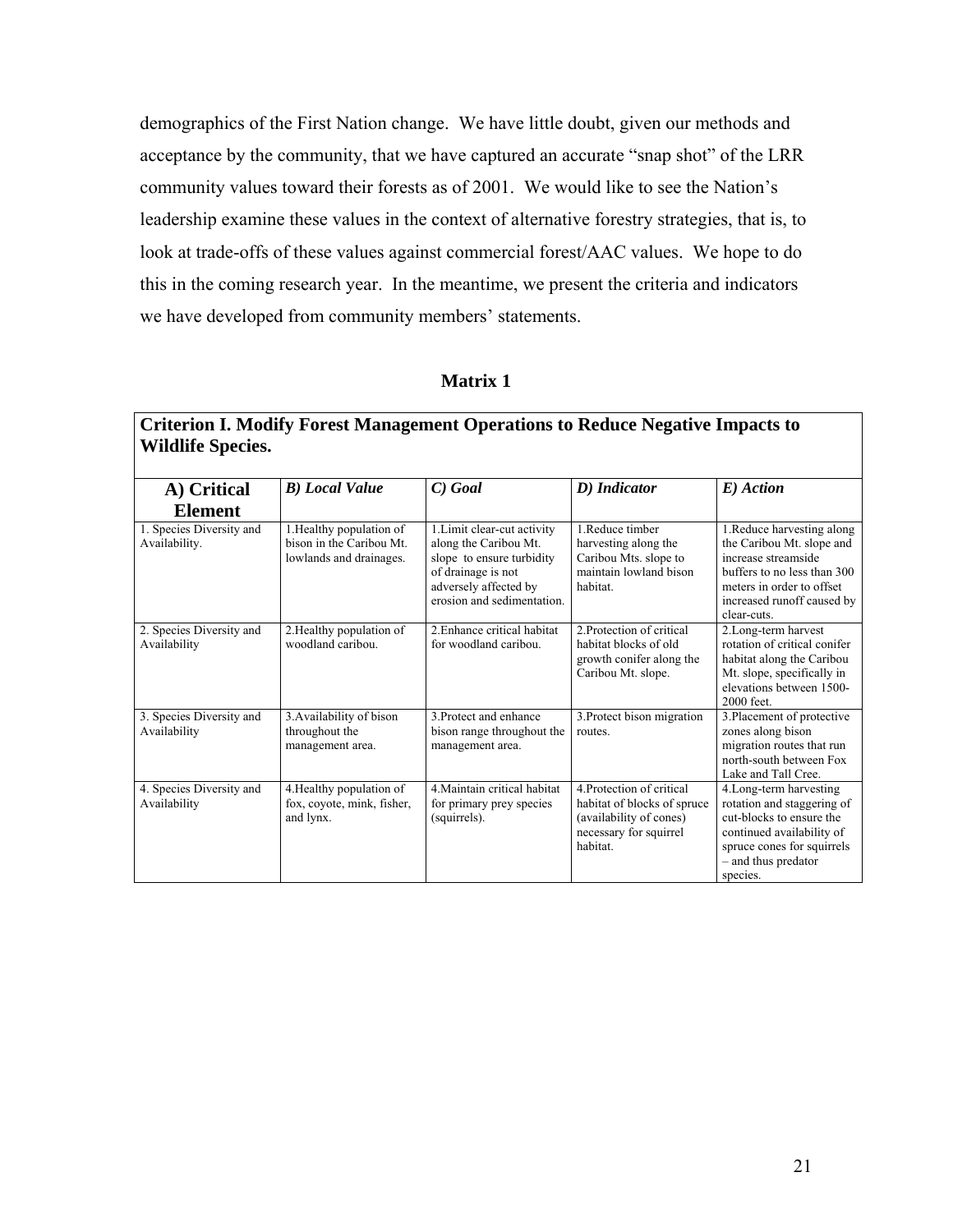### **Matrix 2**

| <b>Criterion II. Modify Forestry Operations to Ensure Community Access</b><br>to Lands and Resources. |                                                                                                                                 |                                                                                                                                                                                            |                                                                                                                          |                                                                                                                                                        |
|-------------------------------------------------------------------------------------------------------|---------------------------------------------------------------------------------------------------------------------------------|--------------------------------------------------------------------------------------------------------------------------------------------------------------------------------------------|--------------------------------------------------------------------------------------------------------------------------|--------------------------------------------------------------------------------------------------------------------------------------------------------|
| A) Critical                                                                                           | <b>B)</b> Local Value                                                                                                           | C) Goal                                                                                                                                                                                    | D) Indicator                                                                                                             | E) Action                                                                                                                                              |
| <b>Element</b>                                                                                        |                                                                                                                                 |                                                                                                                                                                                            |                                                                                                                          |                                                                                                                                                        |
| 1. Continued access to<br>lands and resources.                                                        | 1. Ensure travel is not<br>impeded by forestry<br>operations.                                                                   | 1. Modify silviculture<br>methods to ensure<br>continued access to lands<br>and resources.                                                                                                 | 1. Discontinue the<br>practice of scarification<br>following harvesting as it<br>impedes human and non-<br>human travel. | 1.* Utilize alternative<br>silviculture methods:<br>- Controlled Burns.<br>- Hand scalping followed<br>by hand seeding and<br>planting.                |
| 2. Continued access to<br>lands and resources.                                                        | 2. Ensure travel is not<br>impeded by forestry<br>operations.                                                                   | 2. Maintain travel corridors<br>throughout the<br>management area for local<br>hunters and trappers.                                                                                       | 2. Expand buffers along<br>creeks and streams to<br>limit windfall across<br>waterways.                                  | 2. Expand buffers on<br>creeks, streams and rivers<br>to no less than 300 meters<br>from each shoreline.                                               |
| 3. Continued access to<br>lands and resources.                                                        | 3. Continued availability of<br>balsam poplar throughout<br>the management area.                                                | 3. Modify forest operations<br>so as to ensure the<br>availability of balsam<br>poplar near trapline cabins<br>and camps as balsam polar<br>burns well when green<br>with little sparking. | 3. Continued availability<br>of balsam poplar near<br>trapline cabins and<br>camps.                                      | 3. Protective buffer of no<br>less than 200 meters<br>around trapline cabins and<br>camps to ensure the<br>continued availability of<br>balsam poplar. |
| 4. Continued access to<br>lands and resources.                                                        | 4. Limit blow-down (wind<br>velocity) of protective<br>buffers in order to protect<br>critical habitat and travel<br>corridors. | 4. Modify harvesting<br>sequence and cutblock<br>layout in order to limit<br>blow-down.                                                                                                    | 4. Maintain stand integrity<br>of buffers along critical<br>habitat areas and travel<br>corridors                        | 4. Stagger cutblocks and<br>expand buffers to no less<br>than 300 m. from each<br>shoreline along eastern end<br>of cutblock.                          |
| 5. Continued access to<br>lands and resources.                                                        | 5. Forestry operations<br>should in no way obstruct<br>hunting, trapping and<br>camping trails.                                 | 5. Ensure that forestry<br>operations do not obstruct<br>community access trails.                                                                                                          | 5. Buffers along all<br>known hunting, trapping<br>and camping trails used<br>by LRRCN band<br>members.                  | 5. Buffers no less than 200<br>meters should be placed<br>along all known hunting,<br>trapping and camping<br>trails used by LRRCN<br>band members.    |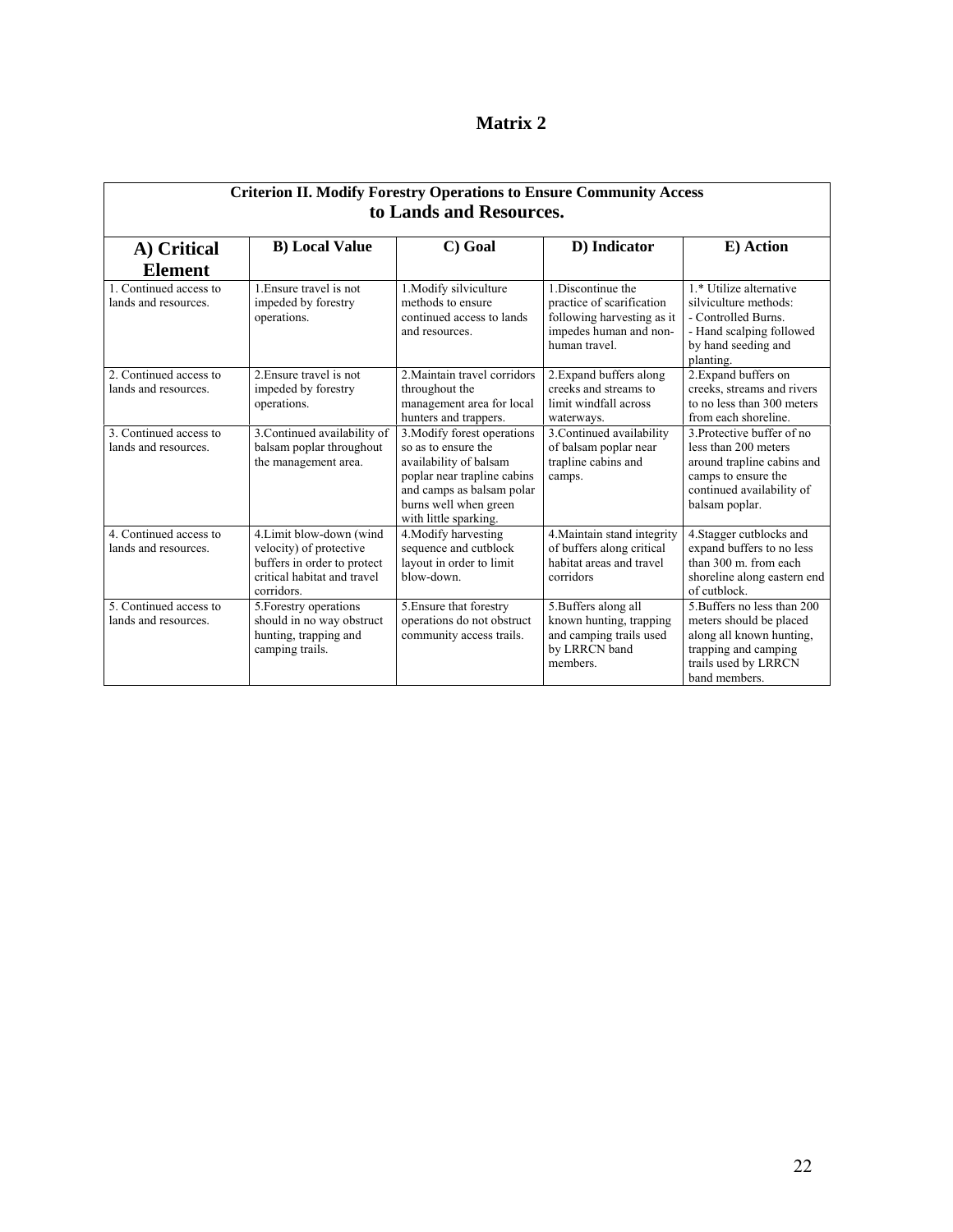| Criterion III. Provide Protection to all Areas Identified by Community Members as |                                                                              |                                                                                                                                                             |                                                                                                                         |                                                                                                                                                                                                                   |  |
|-----------------------------------------------------------------------------------|------------------------------------------------------------------------------|-------------------------------------------------------------------------------------------------------------------------------------------------------------|-------------------------------------------------------------------------------------------------------------------------|-------------------------------------------------------------------------------------------------------------------------------------------------------------------------------------------------------------------|--|
|                                                                                   | Having Biological, Cultural, and Historical Significance.                    |                                                                                                                                                             |                                                                                                                         |                                                                                                                                                                                                                   |  |
| A) Critical Element                                                               | <b>B)</b> Local Value                                                        | C) Goal                                                                                                                                                     | D) Indicator                                                                                                            | E) Action                                                                                                                                                                                                         |  |
| 1. Areas of cultural<br>significance are protected<br>from forestry operations.   | 1. Protection of areas of<br>natural and/or<br>environmental sensitivity.    | 1. Modify forestry<br>operations to ensure areas<br>of natural and/or<br>environmental sensitivity<br>are not adversely affected<br>by forestry operations. | 1. Harper Creek caves are<br>protected from resource<br>development activities.                                         | 1. Protective buffer of no<br>less than 300 meters<br>around caves located along<br>Harper Creek south of Fox<br>Lake.                                                                                            |  |
| 2. Areas of cultural<br>significance are protected<br>from forestry operations.   | 2. Protection of historical<br>cabins and traditional<br>settlements.        | 2. Cabins and settlements<br>of historical and cultural<br>significance are protected<br>from forestry operations.                                          | 2. Protective buffers are<br>placed around all cabins<br>and settlements of<br>historical and cultural<br>significance. | 2. Protective buffers of no<br>less than 500 meters<br>should be placed around<br>settlement sites located at<br>the confluence of the<br>Mikkwa and Peace Rivers.                                                |  |
| 3. Protection of sites of<br>biological significance                              | 3. Protection of mineral<br>licks throughout the<br>management area.         | 3. Modify forestry<br>operations to ensure<br>mineral licks are protected<br>from harvesting activities.                                                    | 3. Protective buffers<br>placed around mineral<br>licks that are located<br>throughout the<br>management area           | 3. Protective buffers of no<br>less than 300 meters<br>should be placed around<br>mineral licks.                                                                                                                  |  |
| 4. Areas of cultural<br>significance are protected<br>from forestry operations.   | 3. Protection of all burial<br>sites located through the<br>management area. | 4. All burial sites located<br>throughout the<br>management area are<br>protected from forestry<br>operations.                                              | 4. Protective buffers are<br>placed around all burial<br>sites located throughout<br>the management area.               | 4. Protective buffers of no<br>less than 200 meters<br>should be placed around<br>burial sites known to be<br>located within the<br>management area.                                                              |  |
| 5. Areas of cultural<br>significance are protected<br>from forestry operations.   | 5. Protection of rare.<br>endangered and medicinal<br>plants.                | 5. Plants known to be rare.<br>endangered, or used for<br>medicinal purposes by<br>LRR/TC band members<br>should be protected from<br>forestry operations.  | 5. Protective buffers<br>placed around areas<br>known to support rare,<br>endangered and<br>medicinal plants.           | 5. Protective buffers of no<br>less than 100 meters<br>should be placed around<br>upland areas known to<br>support rare, endangered<br>and medicinal plants and<br>no less than 300 meters for<br>riparian zones. |  |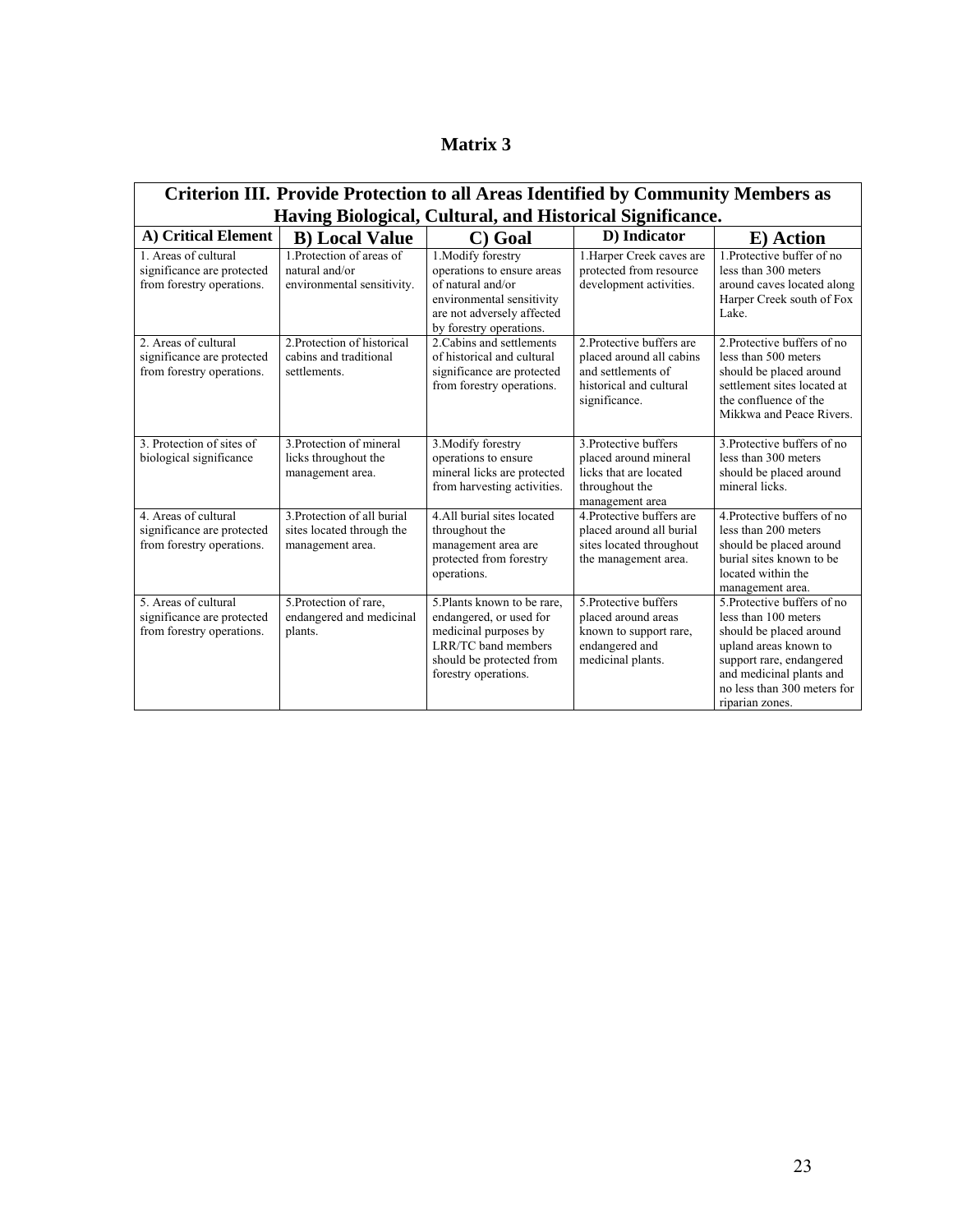### **Matrix 4**

| Criterion IV. Recognize and Protect Aboriginal and Treaty Rights to Hunting, Fishing, |                                                                                            |                                                                                               |                                                                                                                              |                                                                                                                                                                                              |  |
|---------------------------------------------------------------------------------------|--------------------------------------------------------------------------------------------|-----------------------------------------------------------------------------------------------|------------------------------------------------------------------------------------------------------------------------------|----------------------------------------------------------------------------------------------------------------------------------------------------------------------------------------------|--|
| <b>Trapping and Gathering Activities.</b>                                             |                                                                                            |                                                                                               |                                                                                                                              |                                                                                                                                                                                              |  |
| A) Critical Element                                                                   | <b>B</b> ) Local Value                                                                     | Goal<br>C)                                                                                    | D) Indicator                                                                                                                 | E) Action                                                                                                                                                                                    |  |
| 1. Continued ability to<br>participate in subsistence<br>activities.                  | 1. Ensure forestry<br>operations do not infringe<br>upon Aboriginal or treaty<br>rights.   | 1. Maintain or enhance<br>opportunities to participate<br>in subsistence activities.          | 1. Modify existing annual<br>allowable cut to ensure<br>subsistence activities are<br>not limited by forestry<br>operations. | 1. Implement a selective<br>logging program for the<br>management area.                                                                                                                      |  |
| 2. Continued ability to<br>participate in subsistence<br>activities.                  | 2. Trapline areas remain<br>productive and readily<br>accessible to community<br>trappers. | 2. Maintain existing age<br>structure and species<br>diversity found within<br>trapline areas | 2. Long-term harvesting<br>rotation in registered<br>trapline areas.                                                         | 2. Long-term sequencing<br>and cutblock rotation<br>within trapline areas.<br>Implemented through a<br>consultative framework<br>between community<br>trappers and Board<br>representatives. |  |
| 3. Continued ability to<br>participate in subsistence<br>activities.                  | 3. Rights of trappers are<br>recognized in the planning<br>process.                        | 3. Compensation for lost or<br>reduced access.                                                | 3. Implementation of a<br>trappers compensation<br>program.                                                                  | 3. Implement a trappers<br>compensation program for<br>trappers affected adversely<br>by forestry operations.                                                                                |  |
| 4. Continued availability<br>of subsistence resource.                                 | 4. Priority use of large<br>ungulates for subsistence<br>use.                              | 4. Limit poaching by non-<br>local hunters of large<br>ungulates.                             | 4. Limit access to areas<br>representing critical<br>ungulate habitat.                                                       | 4. Reclaim access roads<br>leading to the Caribou Mt.<br>slope.                                                                                                                              |  |
| 5. Continued availability<br>of subsistence resource.                                 | 5. Wild foods are utilized<br>to their fullest extent.                                     | 5. Limit the illegal wastage<br>of wild foods by non-local<br>hunters and outfitters.         | 5. Community elders<br>receive the meat<br>harvested from trophy<br>hunts.                                                   | 5. Implement wild meat<br>sharing program with<br>commercial guides and<br>outfitters.                                                                                                       |  |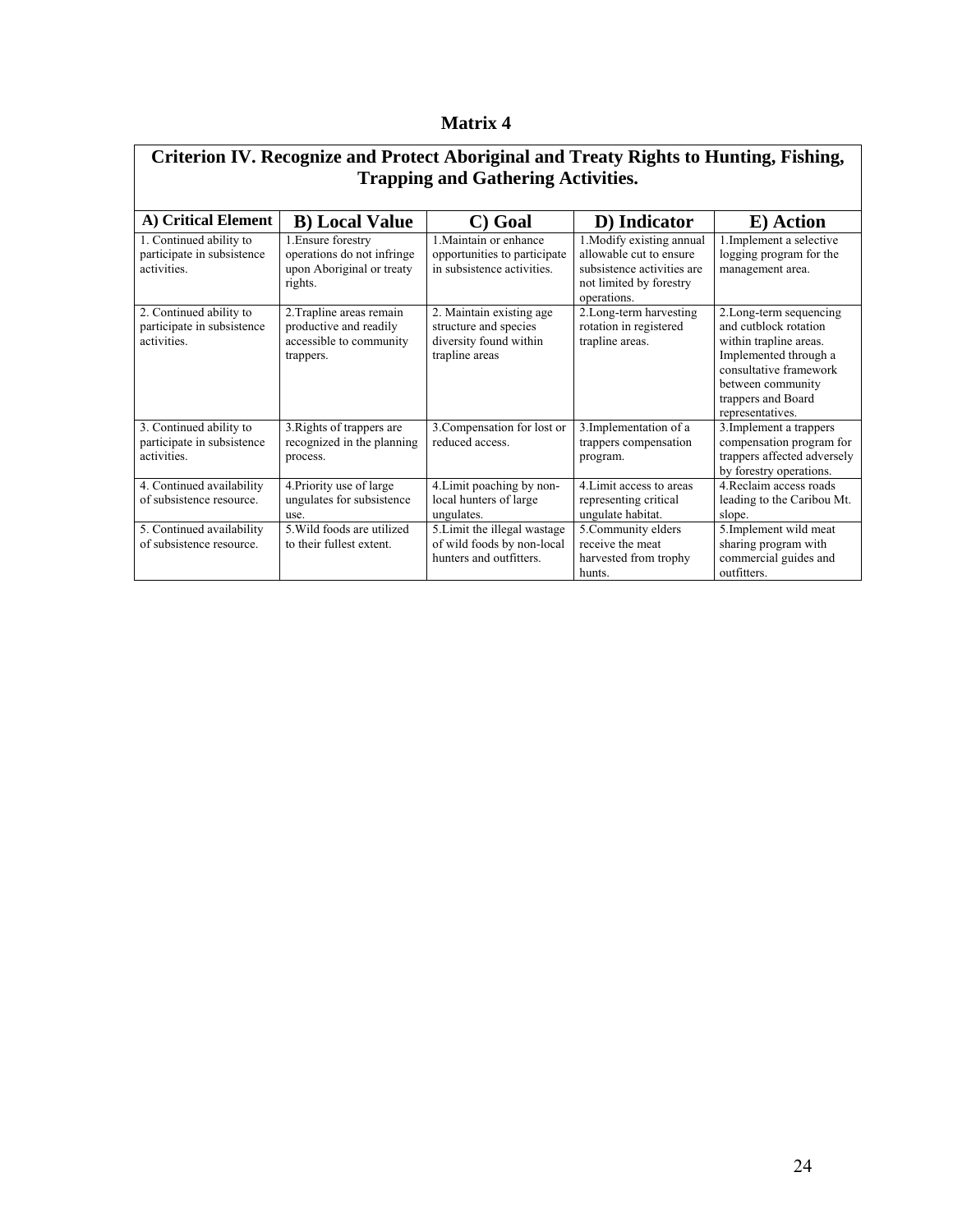| Matrix ! |  |
|----------|--|
|          |  |

| <b>Criterion V. Increase Forest-Based Economic Opportunities for Community Members.</b> |                                                                                     |                                                                                                                                                  |                                                                                                                              |                                                                                                                                                                             |  |
|-----------------------------------------------------------------------------------------|-------------------------------------------------------------------------------------|--------------------------------------------------------------------------------------------------------------------------------------------------|------------------------------------------------------------------------------------------------------------------------------|-----------------------------------------------------------------------------------------------------------------------------------------------------------------------------|--|
| A) Critical Element                                                                     | <b>B)</b> Local Value                                                               | C) Goal                                                                                                                                          | D) Indicator                                                                                                                 | E) Action                                                                                                                                                                   |  |
| 1. Community self-<br>sufficiency.                                                      | 1. Empowerment through<br>education.                                                | 1. Provide community<br>members with the<br>education and training<br>necessary to assume<br>responsibility for forest<br>management operations. | 1.- Forestry educational<br>program delivered at K<br>through 12.<br>- Delivery of a post-<br>secondary training<br>program. | 1.- Implement a forestry<br>education program in each<br>of the LRRCN schools.<br>- Deliver a post-secondary<br>forest worker training<br>program through Kayas<br>College. |  |
| 2. Community self-<br>sufficiency.                                                      | 2. Empowerment through<br>employment and training<br>opportunities.                 | 2. Provide community<br>members with on the job<br>training opportunities in<br>the forestry industry.                                           | 2. Training and<br>employment program<br>with industry partners.                                                             | 2.In partnership with<br><b>Footner Forest Products</b><br>implement an employment<br>and training program in<br>forestry operations.                                       |  |
| 3. Community self-<br>sufficiency.                                                      | 3. Empowerment through<br>capacity-building and<br>marketable skill<br>development. | 3. Developing technical<br>skills needed for forest<br>management and planning.                                                                  | 3. Community members<br>receive training in the<br>technical and managerial<br>aspects of forest planning<br>and management. | 3. Implement a GIS<br>training program for<br>community members.<br>To be delivered on-site<br>and at regional training<br>centers.                                         |  |
| 4. Community self-<br>sufficiency.                                                      | 4. Empowerment through<br>economic development.                                     | 4. Expand and diversify<br>economic opportunities for<br>community members.                                                                      | 4. Increase in the number<br>of individually owned<br>primary, secondary or<br>value-added community<br>services.            | 4. Promote value-added<br>resource-based business<br>opportunities with industry<br>partners.                                                                               |  |
| 5. Community self-<br>sufficiency.                                                      | 5. Empowerment through<br>employment and training<br>opportunities.                 | 5. Provide community<br>members with on the job<br>training opportunities in<br>the forestry industry.                                           | 5. Training and<br>employment program<br>with industry partners -<br>planning to production.                                 | 5. Implement an internship<br>and job-shadowing<br>program with forest<br>industry partners.                                                                                |  |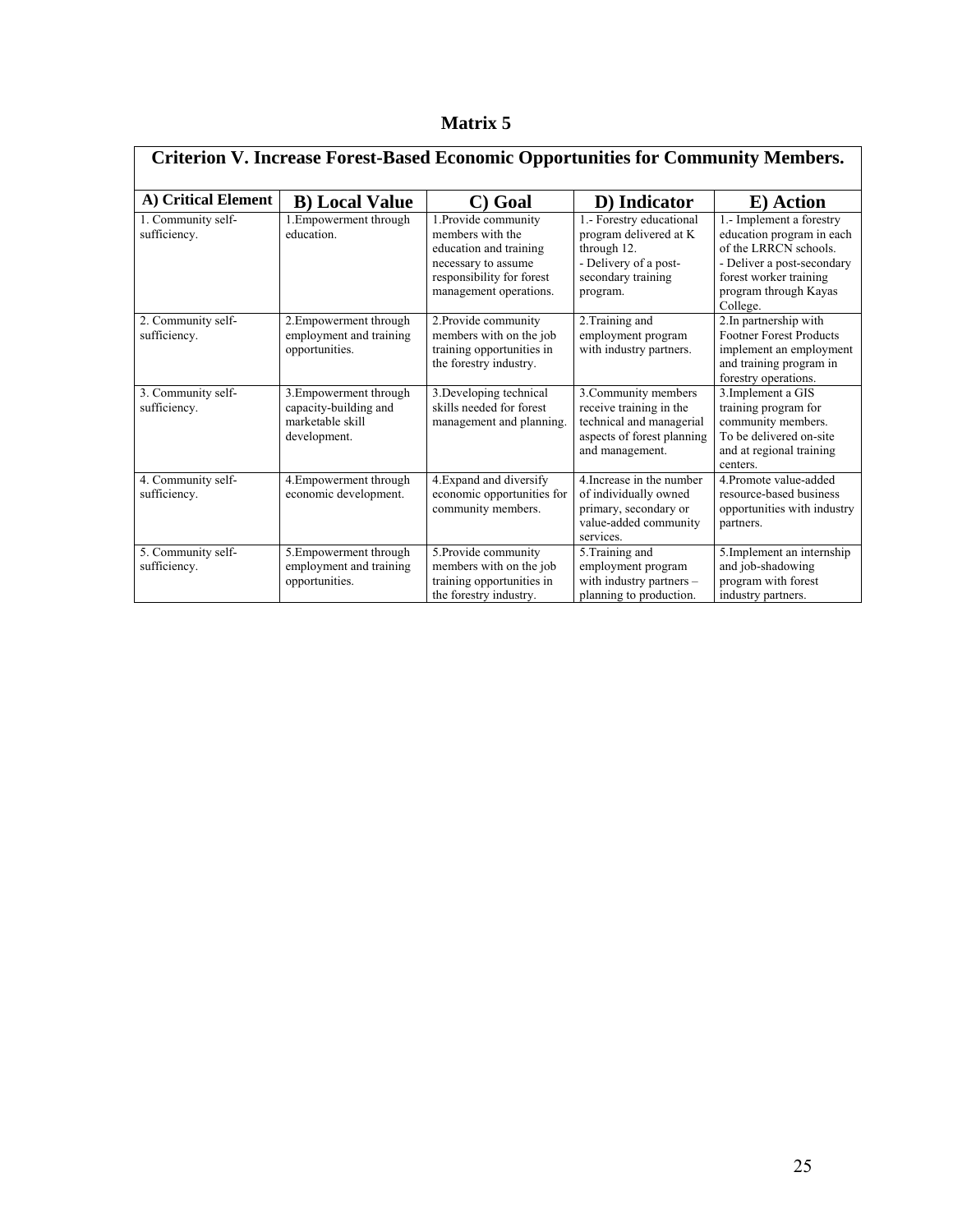| Matrix 6 |  |
|----------|--|
|          |  |

| Criterion VI. Increase the Involvement of Community Members in Decision-Making. |                                                                                          |                                                                                                            |                                                                                                                   |                                                                                                                           |
|---------------------------------------------------------------------------------|------------------------------------------------------------------------------------------|------------------------------------------------------------------------------------------------------------|-------------------------------------------------------------------------------------------------------------------|---------------------------------------------------------------------------------------------------------------------------|
| A) Critical Element                                                             | <b>B</b> ) Local Value                                                                   | C) Goal                                                                                                    | D) Indicator                                                                                                      | E) Action                                                                                                                 |
| 1. Intra/Intra Community<br>Information Exchange.                               | 1. Equitable participation<br>of community members in<br>policy and decision-<br>making. | 1. Direct communication<br>between industry and<br>community members.                                      | 1. Recognized point of<br>contact is established<br>between industry and<br>each of the three LRR<br>communities. | 1. Community-industry<br>information liaison<br>representing each of the<br>three LRR communities<br>should be appointed. |
| 2. Intra/Intra Community<br>Information Exchange.                               | 2. Equitable participation<br>of community members in<br>policy and decision-<br>making. | 2. Industry goals and<br>management plans are<br>communicated to each of<br>the three LRR communities.     | 2. Information is<br>disseminated in a<br>format accessible to<br>community members.                              | 2. Posters and newsletters<br>for information<br>dissemination.                                                           |
| 3. Intra/Intra Community<br>Information Exchange.                               | 3. Equitable participation<br>of community members in<br>policy and decision-<br>making. | 3. Pluralistic participation on<br>Management Board.                                                       | 3.Community<br>representation on the<br><b>SMA</b> Management<br>Board is diversified.                            | 3. Youth (3), Women (3),<br>and Elder (3) involvement<br>on SMA Management<br>Board. (Rotated<br>involvement)             |
| 4. Intra/Intra Community<br>Information Exchange.                               | 4. Equitable participation<br>of community members in<br>policy and decision-<br>making. | 4.SMA management<br>objective are made more<br>accessible to community<br>members.                         | 4 Forums to facilitate<br>community<br>participation in the<br>management of the<br>SMA are created.              | 4. Community Steering<br>Committees should be<br>created and comprised of<br>family representatives.                      |
| 5. Intra/Intra Community<br>Information Exchange.                               | 5. Equitable participation<br>of community members in<br>policy and decision-<br>making. | 5. Local ecological<br>knowledge is given an<br>equitable role in<br>management and planning<br>decisions. | 5. Traditional ecological<br>knowledge is used to<br>inform management and<br>planning objectives.                | 5. Implement a consultation<br>program with community<br>trapline holders.                                                |

#### **Land Use Mapping: Summer of 2002**

The mapping exercise was conducted with methods similar to that of the harvest survey and for the same reasons. One student from each community was hired through Kayas Cultural College and trained in the interview and survey methods developed and found to be successful in 2001. In this case the students were issued the relevant 1:250,000 maps that covered the traditional Little Red River territory. The maps were laminated and the students were also issued sheets of transparent plastic on which they were to mark the locations of activities and specific areas where animals were hunted or trapped or berries were gathered, coded by colour. Species lists were identical to those used in 2001, and in addition the students were provided with activity lists that went beyond the resources of interest in the previous year. That is, they looked to determine locations of cabins, seasonal camps, burials, trails, firewood, and so on.

Forty-six households were surveyed: seven in Garden River, twenty-two in Fox Lake, and seventeen in John d'Or Prairie. Since we had only half of the students available to help in 2002 as we did in 2001, the results (the sample was about 8.7% of all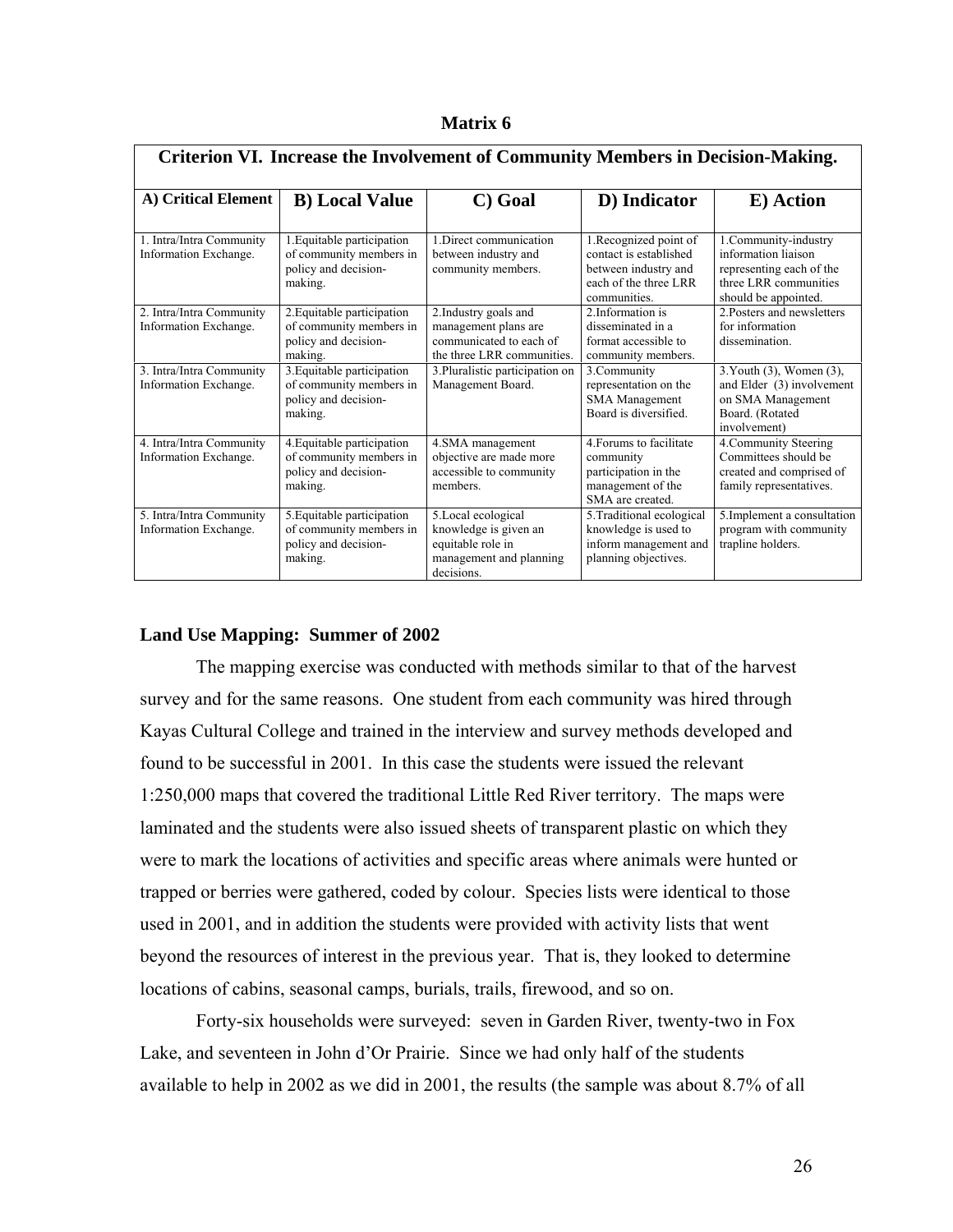households in the three communities) are not as useful as indicating the total extent of land being used in various activities that furthered the economic, social and cultural wellbeing of the people. Again, we avoid the term "traditional land use" as it fails to acknowledge the contemporary and on-going importance of these activities, including the transmittal of values to younger generations.

We are currently in discussions with the Little Red River Department of Environment and Sustainability regarding the use of this information and an extension of the study. It seems likely that the First Nation will enter into an agreement with the Provincial Government to conduct a Land Use Study funded jointly by the Nation and the Province. If this occurs, we shall link our study with the new project to achieve maximum efficiency. However, we will probably focus more on issues such as trade-offs and alternative management strategies given the knowledge we now have about resource harvesting and land use, rather than focussing on current use. The future integration of the First Nation's values in forest management, building on the present research and on the criteria and indicators collected by Natcher and Hickey (2002), as well as the suite of projects approved for the last granting cycle, should serve as an effective beginning to an alternative and sustainable forest management system.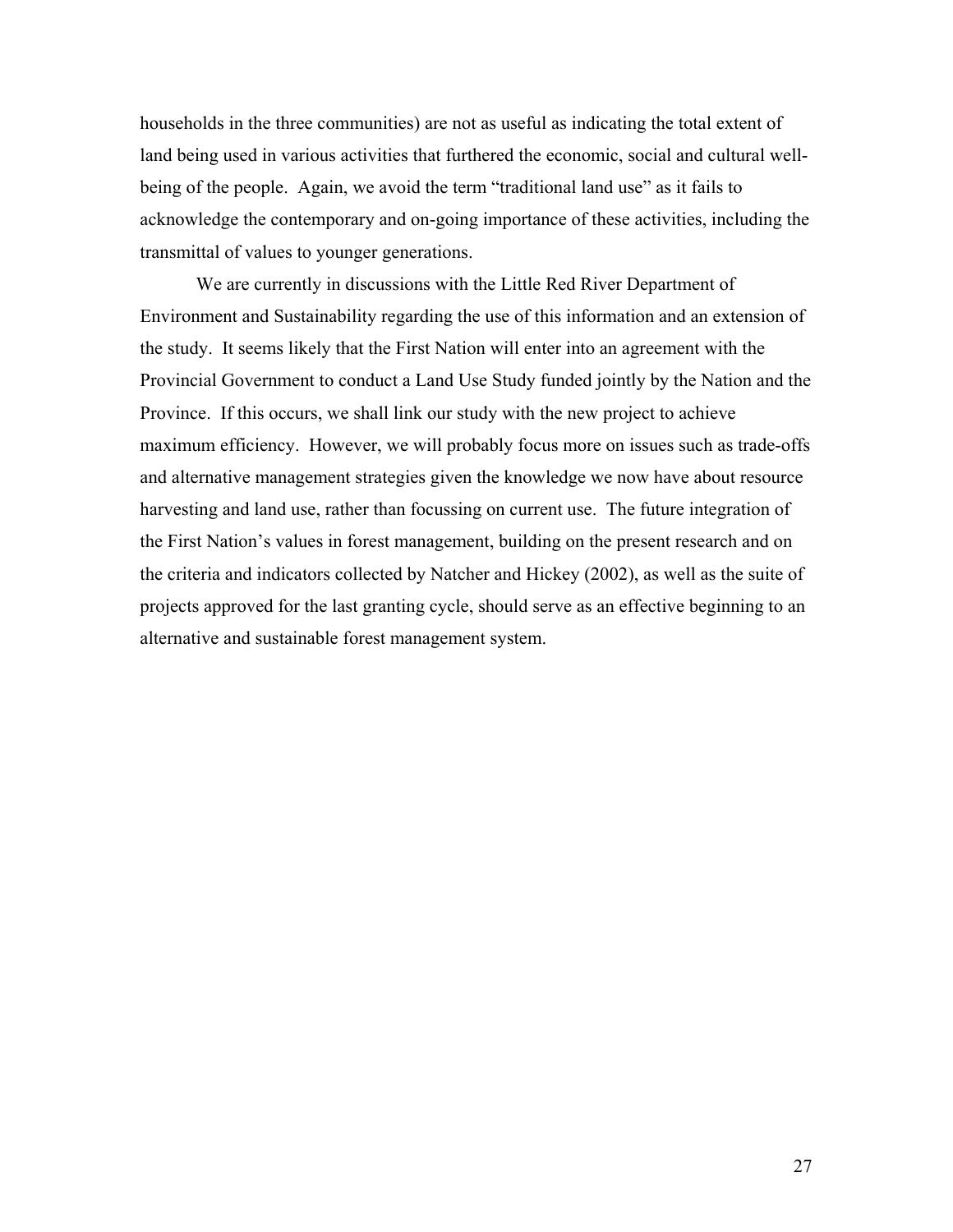## References

- Alberta Environmental Protection. (1997). Northern River Basins Study: The Legacy: The Collective Findings (CD-ROM). Edmonton: Alberta Environmental **Protection**
- Alberta Treaty 8 Health Authority. (2001). Food Costs in Treaty 8 Communities of Northern Alberta. Edmonton: Northern River Basins Food Consumption Study.
- Banfield, A. (1974) The Mammals of Canada. Toronto: University of Toronto Press.
- Beckley, T. (1998). The Nestedness of Forest Dependence: A Conceptual Framework and Imperical Exploration . Society and Natural Resources Vol. 11, 101-120.
- Brody, H. (1982). Maps and Dreams. Vancouver: Douglas & McIntyre.
- Bruntland, G. H. (1987). Our Common Future. Oxford: Oxford University Press.
- Collings, P., Wenzel, G., & Condon, R. G. (1998). Modern Food Sharing Networks and Community Integration in the Central Canadian Arctic. Arctic Vol. 51, 301-314.
- Condon, R. G., P. Collings, & G. Wenzel (1995) The Best Part of Life: Subsistence Hunting, Ethnicity, and Economic Adaptation Among Young Inuit Males. Arctic Vol. 48(1), 31-46.
- Crabbé, P. (1998). Environmental Health Concerns of the Little Red River and Tallcree First Nations. Edmonton: Sustainable Forest Management Network, Unpublished Report.
- Fall, J. A. (1990). The Division of Subsistence of the Alaska Department of Fish and Game: An Overview of its Research Program and Findings: 1980-1990. Arctic Anthropology Vol. 27(2), 68-92.
- Feit, H.A. (1987). North American Native Hunting and Management of Moose Populations. Swedish Wildlife Research (Suppl. 1), 25-42.
- -------- (1982). The Income Security Program for Cree Hunters in Quebec: An Experiment in Increasing the Autonomy of Hunters in a Developed Nation State. Canadian Journal of Anthropology Vol.3(1), 57-70.
- Fienup-Riordan, A. (1986). When Our Bad Season Comes: A Cultural Account of Subsistence Harvesting and Harvest Disruption on the Yukon Delta. Anchorage: Alaska Anthropological Association.
- Freeman, M.M.R. (1988). Environment, Society and Health: Quality of Life in the Contemporary North. Arctic Medical Research Vol. 47(Suppl. 1), 53-59.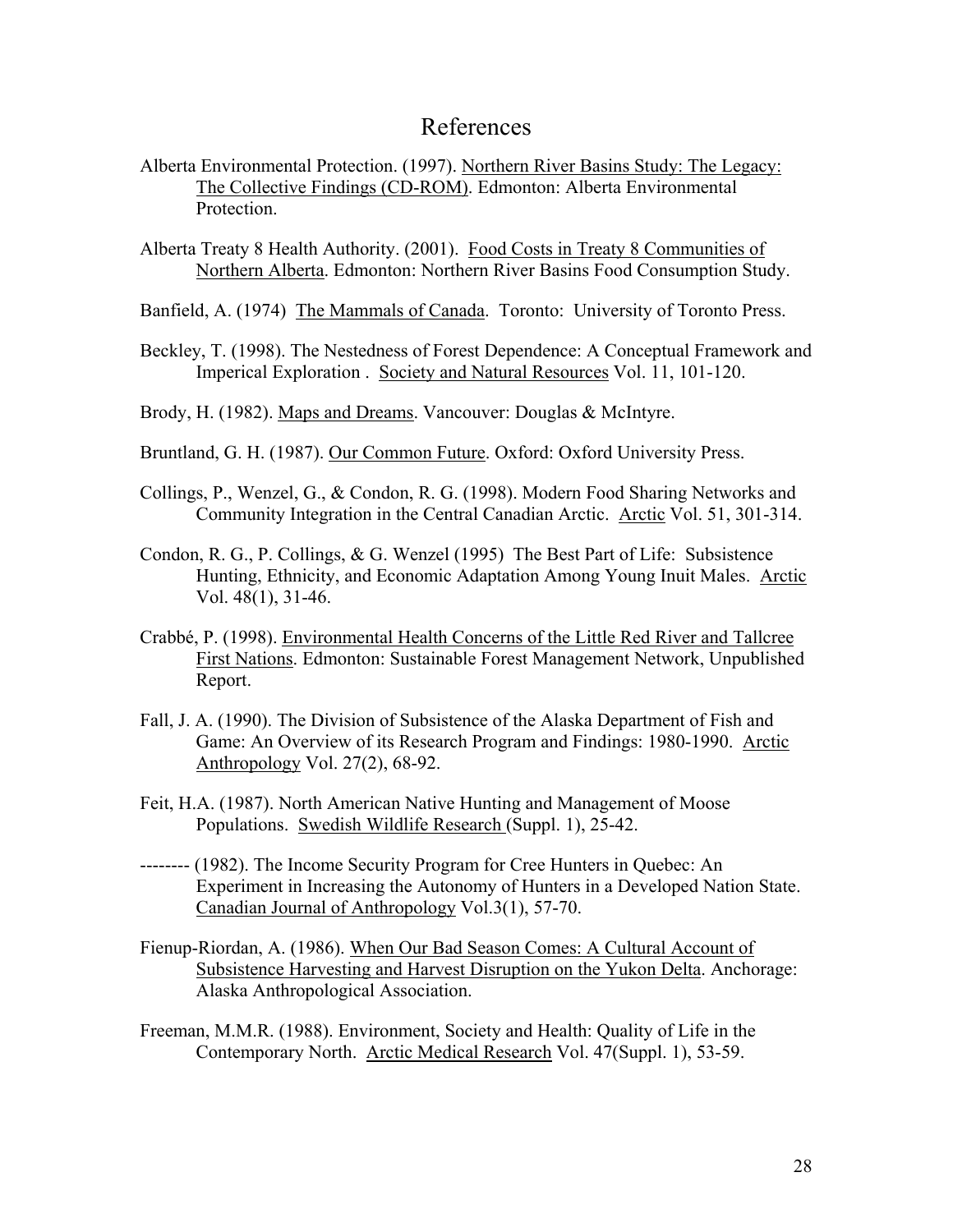- Honda-McNeil, J. (2000). Cooperative Management in Alberta: An Applied Approach to Resource Management and Consultation with First Nations . University of Alberta : Unpublished M.Sc. thesis
- James Bay and Northern Quebec Agreement, the. (1976) Editeur officiel du Quebec, Quebec National Library. Montreal: Aquila BST.
- Little Red River Cree Nation [LRRCN]. (2000). A Cooperative Management Approach to Cultural Sustainability within the Caribou-Lower Peace Special Management Area. Unpublished Position Paper.
- Mackey, M. G. A., & Orr, R. D. (1987). An Evaluation of Household Country Food Use in Makkovik, Labrador, July 1980-June 1981. Arctic Vol. 40(2), 60-65.
- Natcher, David C. and Clifford G. Hickey (2002). Human Organization vol. 61(4): 350-363.
- Natural Resources Canada. (1998). The State of Canada's Forests. Ottawa: Natural Resources Canada.
- Nuttall, M. (1992). Arctic Homeland: Kinship, Community and Development in Northwest Greenland. Toronto: University of Toronto Press.
- Orchard, T. (2001). Cultural Value of Food Among the Naskapi. J. Oakes, R. Riewe, M. Bennett, & B. Chisholm (eds.), Pushing the Margins: Native and Northern Studies, 258-269. Winnipeg: University of Manitoba.
- Pyc, C. (1998). Resource Management in Wood Buffalo National Park: Striving for Cooperation. Unpublished M.Sc. Thesis: University of Calgary.
- Ross, M. M., & Sharvit, C. Y. (1998). Forest Management in Alberta and Rights to Hunt, Trap, and Fish Under Treaty 8. Alberta Law Review Vol.36, 645-691.
- Ross, M. M., & Smith, P. (2002). Accommodation of Aboriginal Rights: The Need for an Aboriginal Forest Tenure. Edmonton: Sustainable Forest Management Network; Unpublished Synthesis Report.
- Royal Commission on Aboriginal Peoples [RCAP]. (1996). Report of the Royal Commission on Aboriginal Peoples, Vol. 2: Restructuring the Relationship. Ottawa: Canada Communication Group.
- Schramm, T. (2002). Caribou Mountains Critical Ungulate Habitat and Traditional Ecological Knowledge Study: A GIS Analysis . Edmonton: Sustainable Forest Management Network, Unpublished Report.
- Scott, C. (1984). Between "Original Affluence" and Consumer Affluence: Domestic Production and Guaranteed Income for James Bay Cree Hunters. R.F. Salisbury and E. Tooker (eds.), Affluence and Cultural Survival: Proceedings of the